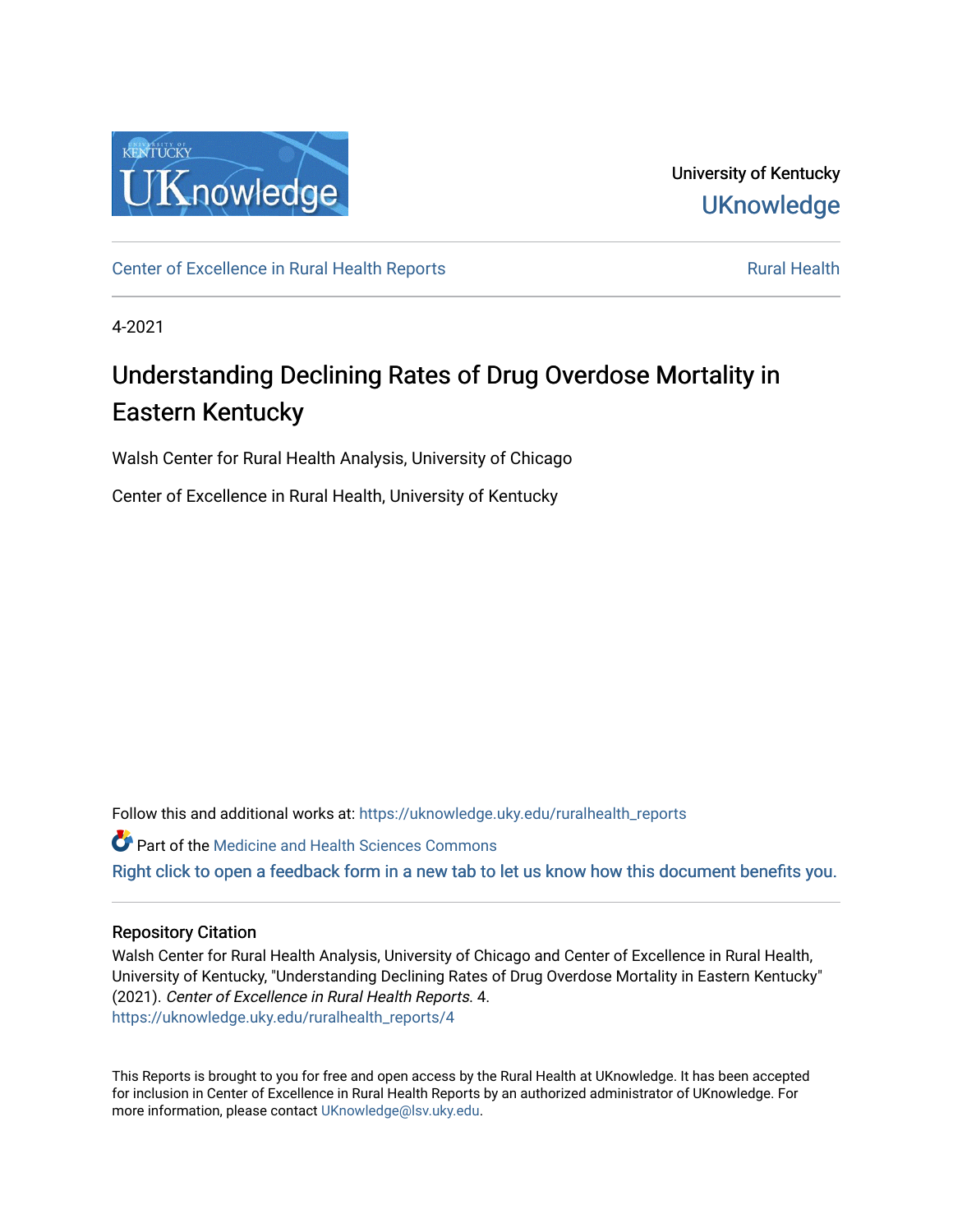# **FINAL REPORT**

# Understanding Declining Rates of Drug Overdose Mortality in Eastern Kentucky

APRIL 2021





NORC AT THE UNIVERSITY OF CHICAGO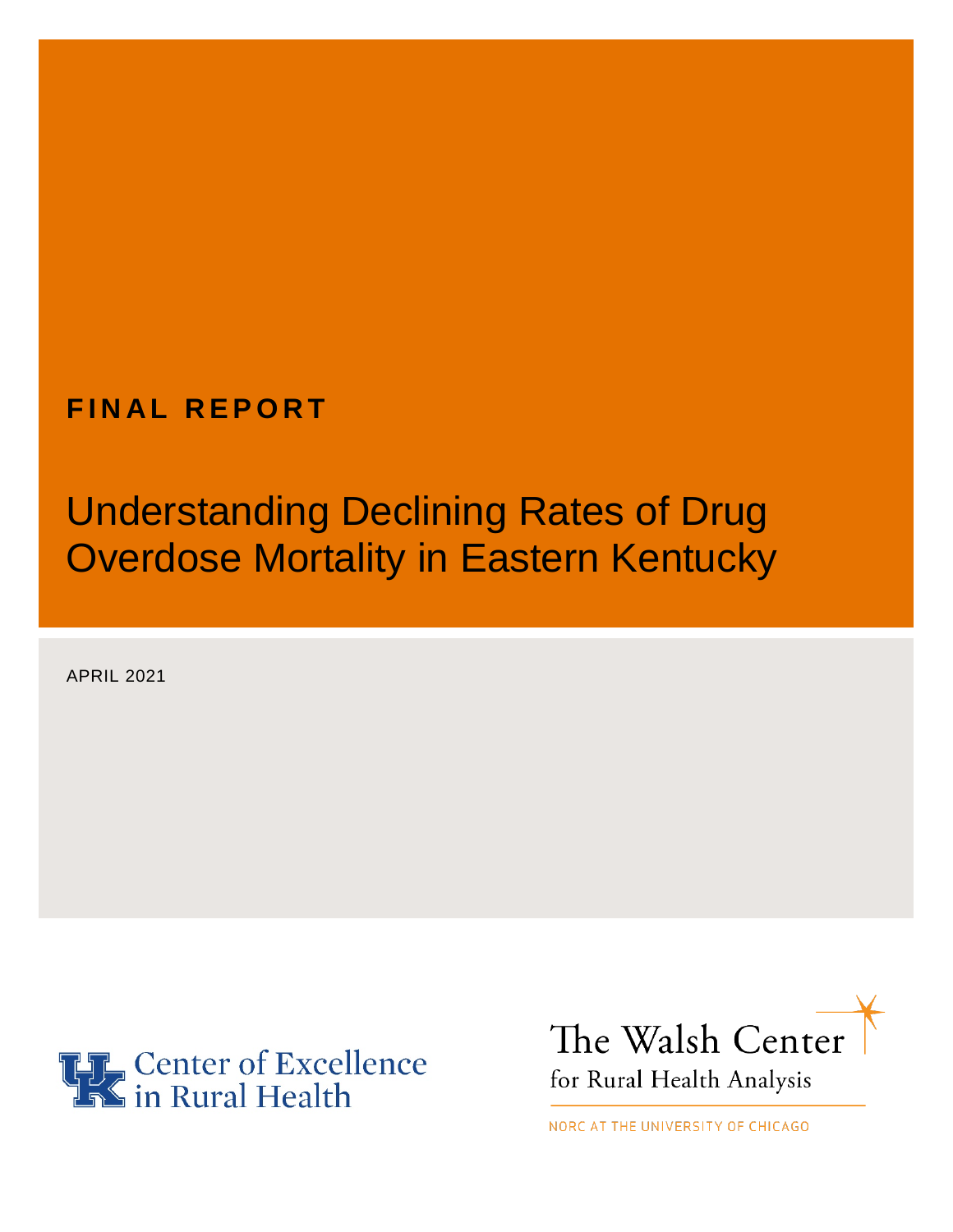### **Acknowledgements**

This report was funded by and prepared for the Centers for Disease Control and Prevention (CDC). The Walsh Center for Rural Health Analysis at NORC at the University of Chicago and the University of Kentucky Center of Excellence in Rural Health (CERH) conducted this study. Contributing authors included Michael Meit, MA, MPH, Megan Heffernan, MPH, Maggie Cherney, Katherine Gelfand, Tamar Klaiman, PhD, MPH, Frances Feltner, DNP, MSN and Melissa Slone, MSW.

The Walsh Center's mission is to conduct timely policy analyses and research that address the needs of government policymakers, clinicians, and the public on issues that affect health care and public health in rural America. The Walsh Center is part of the Public Health Research Department at NORC at the University of Chicago, and its offices are in Bethesda, Maryland. The Center is named in honor of William B. Walsh, MD, whose lifelong mission was to bring health care to underserved and hard-to-reach populations.

The University of Kentucky Center of Excellence in Rural Health was established by state legislation in 1990 to address health disparities in rural Kentucky and the unique challenges faced by our communities. The mission was and still is today to improve the health and wellbeing of rural Kentuckians. For three decades, the Center has partnered with communities, providers, students, and individuals to provide health professions education, health policy research, health care service, and community engagement toward reaching this mission.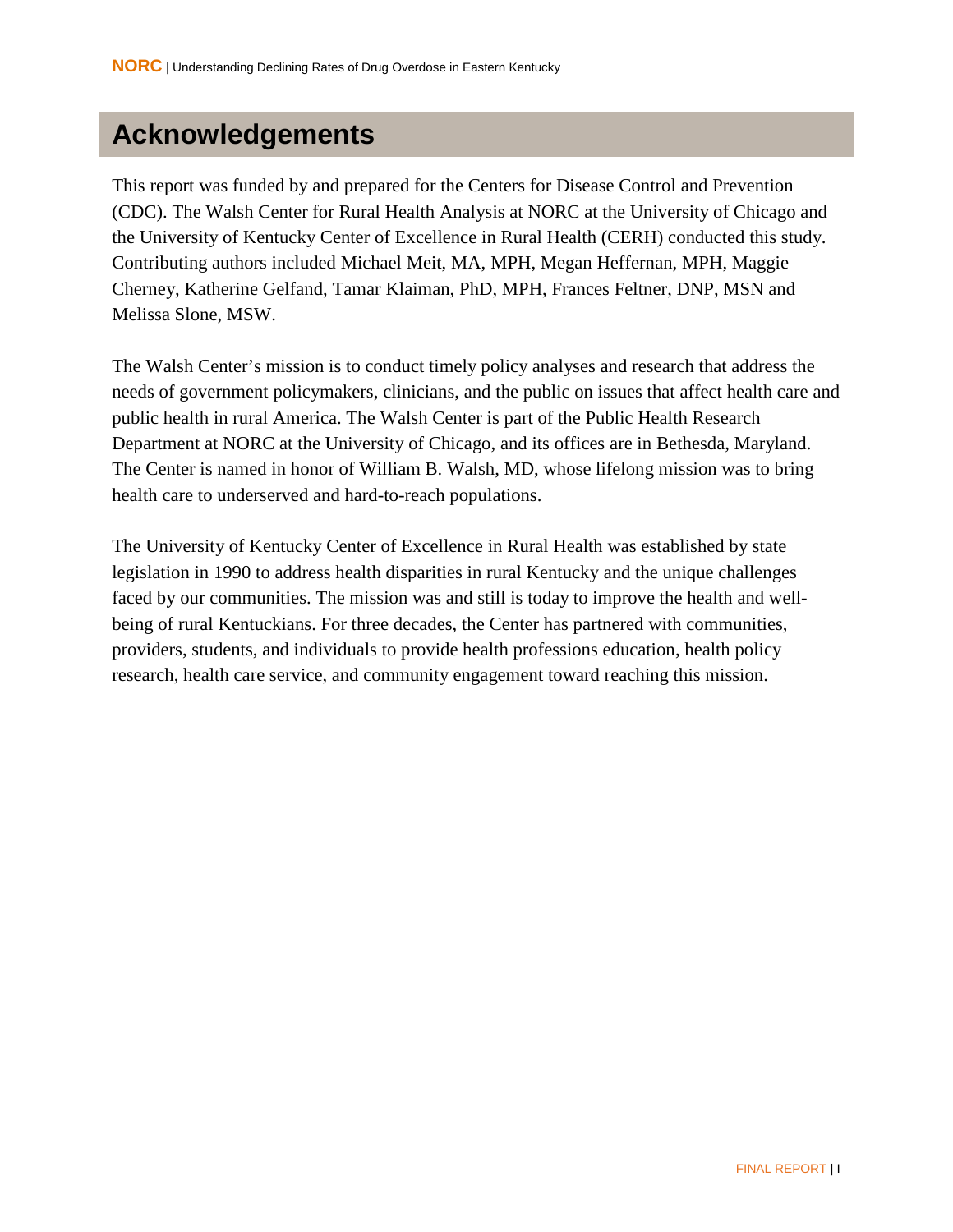# **Table of Contents**

| $\mathbf{L}$ |           |                                                                                   |  |
|--------------|-----------|-----------------------------------------------------------------------------------|--|
| II.          |           | Policies, Programs, and Interventions Potentially Contributing to Decline in Drug |  |
|              | A.        |                                                                                   |  |
|              | В.        |                                                                                   |  |
|              | C.        |                                                                                   |  |
|              | D.        |                                                                                   |  |
|              | E.        |                                                                                   |  |
|              | F.        |                                                                                   |  |
|              | G.        |                                                                                   |  |
| II.          |           |                                                                                   |  |
|              | Α.        | Longstanding Political Commitment to Addressing Substance Use in the Region 13    |  |
|              | <b>B.</b> |                                                                                   |  |
|              | C.        |                                                                                   |  |
|              | D.        |                                                                                   |  |
| III.         |           |                                                                                   |  |
| IV.          |           |                                                                                   |  |
|              |           |                                                                                   |  |
|              |           |                                                                                   |  |
|              |           |                                                                                   |  |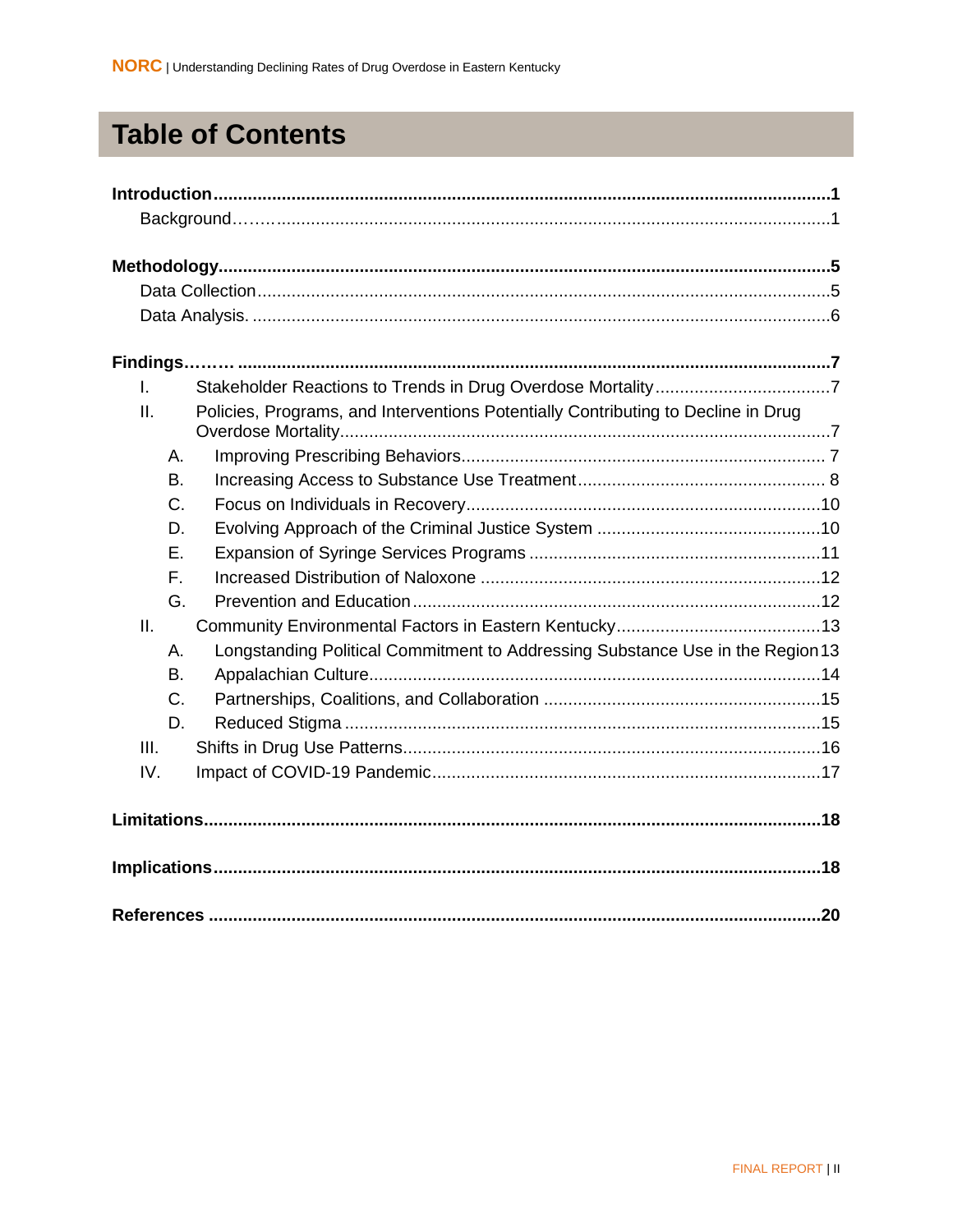### <span id="page-4-0"></span>**Introduction**

With funding from the Centers for Disease Control and Prevention (CDC) and the National Association of County and City Health Officials (NACCHO), the NORC Walsh Center for Rural Health Analysis and the University of Kentucky Center of Excellence in Rural Health (UK CERH) conducted this study to understand possible factors associated with declining rates of drug overdose mortality in Eastern Kentucky. Several counties in Eastern Kentucky have seen declines in drug overdose mortality rates over the past decade, even as overdose rates have risen in the state of Kentucky as a whole, as well as in the Appalachian regions of neighboring states such as Pennsylvania, Ohio, and West Virginia. Through an intensive qualitative study, NORC and UK CERH identified potential policies and strategies that may be contributing to the declines, including approaches that could be implemented in other communities.

#### <span id="page-4-1"></span>**Background**

In October 2018, NORC released an opioid mapping tool [\(http://opioidmisusetool.norc.org\)](http://opioidmisusetool.norc.org/), which provided county-level drug overdose mortality data for two 5-year time periods.<sup>[1](#page-24-0)</sup> Drug overdose mortality data was obtained from the CDC National Center for Health Statistics (NCHS) National Vital Statistics System (NVSS).[2](#page-24-1) Drug overdose mortality was determined using the standard International Classification of Diseases 10th Revision (ICD-10) underlying cause-of death codes used by CDC (X40-X44, X60–X64, X85, and Y10–Y14). The tool highlighted the declining drug overdose mortality rates in Eastern Kentucky, in contrast to other neighboring states. Based on data through 2017, we determined that between 2008-2012 and 2013-2017, of the 10 counties nationally with the largest decline in drug overdose mortality rate, 8 were in Eastern Kentucky. Of the top 20 counties nationally, 14 were in Eastern Kentucky. Table 1 shows the counties in Eastern Kentucky with the greatest declines in drug overdose mortality.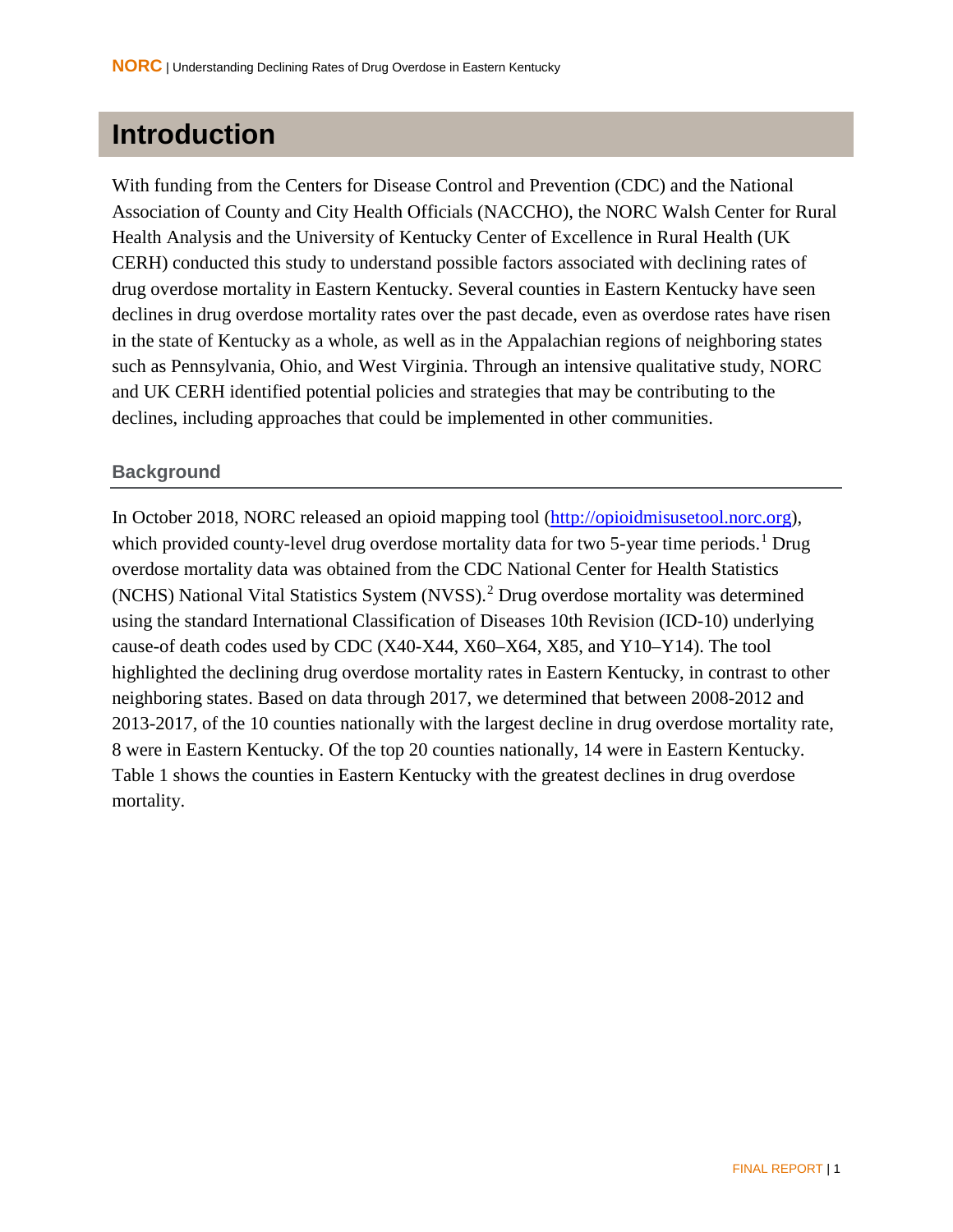| <b>County</b>    | <b>Drug Overdose Mortality Rate</b><br>(2013-2017)^ | <b>Decline in Drug Overdose Mortality Rate</b><br>between 2013-2017 and 2008-2012 |
|------------------|-----------------------------------------------------|-----------------------------------------------------------------------------------|
| Clay             | 29.5                                                | -52.2 deaths per 100,000                                                          |
| Johnson          | 38.8                                                | -49.7 deaths per 100,000                                                          |
| Floyd            | 73.8                                                | -34.0 deaths per 100,000                                                          |
| Magoffin         | $35.6*$                                             | -32.8 deaths per 100,000                                                          |
| <b>Breathitt</b> | 46.4                                                | -32.0 deaths per 100,000                                                          |
| <b>Bath</b>      | $44.2*$                                             | -30.7 deaths per 100,000                                                          |
| Powell           | 70.1                                                | -30.4 deaths per 100,000                                                          |
| Letcher          | 46.3                                                | -28.8 deaths per 100,000                                                          |

| Table 1. Declines in Drug Overdose Mortality in Eastern Kentucky |
|------------------------------------------------------------------|
|------------------------------------------------------------------|

^Age-adjusted drug overdose mortality rate per 100,000 for population ages 15-64.

\*Crude death rate provided for these counties, as fewer than 20 deaths were reported during the time period.

Data Source: Mortality rates provided by Centers for Disease Control and Prevention, National Center for Health Statistics. Accessed at http://wonder.cdc.gov/mcd-icd10.html. ICD-10 codes: X40-X44, X60-X64, X85, Y10-Y14.

Figure 1 shows county-level data comparing drug overdose mortality rate increases and decreases from 2008-2012 to 2013-2017. This graphic shows the cluster of counties in Eastern Kentucky where the rates declined between these two time periods, compared to the dramatic increases in Southwest Ohio, Southern West Virginia, and Southwest Pennsylvania.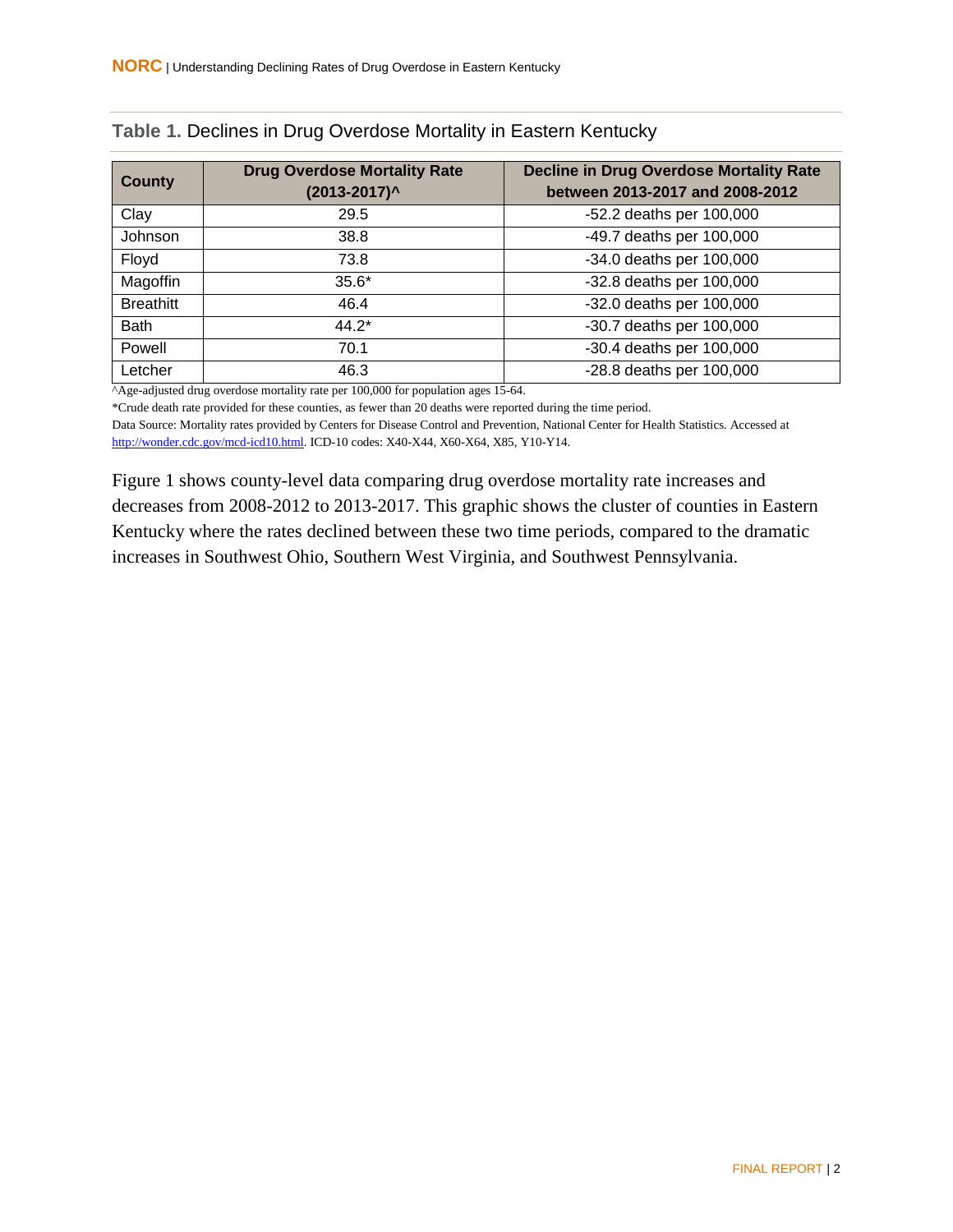#### **Figure 1.** Changes in Drug Overdose Mortality from 2008-2012 to 2013-2017



Data Source: Mortality rates provided by Centers for Disease Control and Prevention, National Center for Health Statistics. Accessed at [http://wonder.cdc.gov/mcd-icd10.html.](http://wonder.cdc.gov/mcd-icd10.html) ICD-10 codes: X40-X44, X60-X64, X85, Y10-Y14.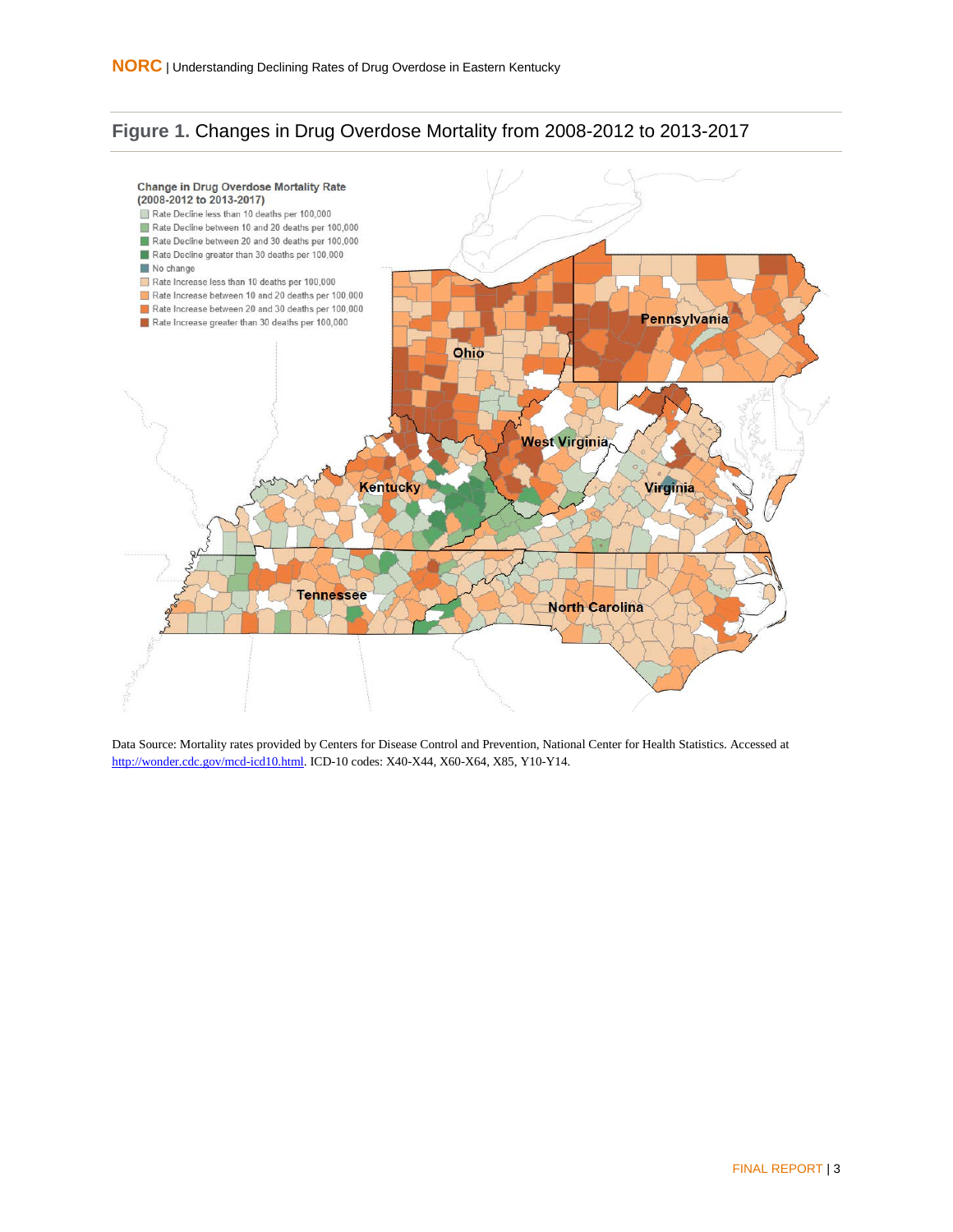Figure 2 shows the trend in drug overdose mortality within the Appalachian counties of Kentucky, Ohio, and West Virginia, further highlighting the differences seen across Appalachian states. From 2011 to 2013, the drug overdose mortality rate decreased in Appalachian Kentucky, while rates remained fairly constant in Appalachian Ohio and West Virginia. Appalachian Kentucky did not experience the dramatic increase in drug overdose mortality between 2014 and 2017 that occurred in Appalachian Ohio and West Virginia. Additionally, in 2019, drug overdose mortality rates increased in both Appalachian Ohio and West Virginia, following a decline in 2018; however, Appalachian Kentucky did not experience the same increase.





\*Age-adjusted drug overdose mortality rate per 100,000 for population ages 15-64. Data Source: Mortality rates provided by Centers for Disease Control and Prevention, National Center for Health Statistics. Accessed at [http://wonder.cdc.gov/mcd-icd10.html.](http://wonder.cdc.gov/mcd-icd10.html) ICD-10 codes: X40-X44, X60-X64, X85, Y10-Y14.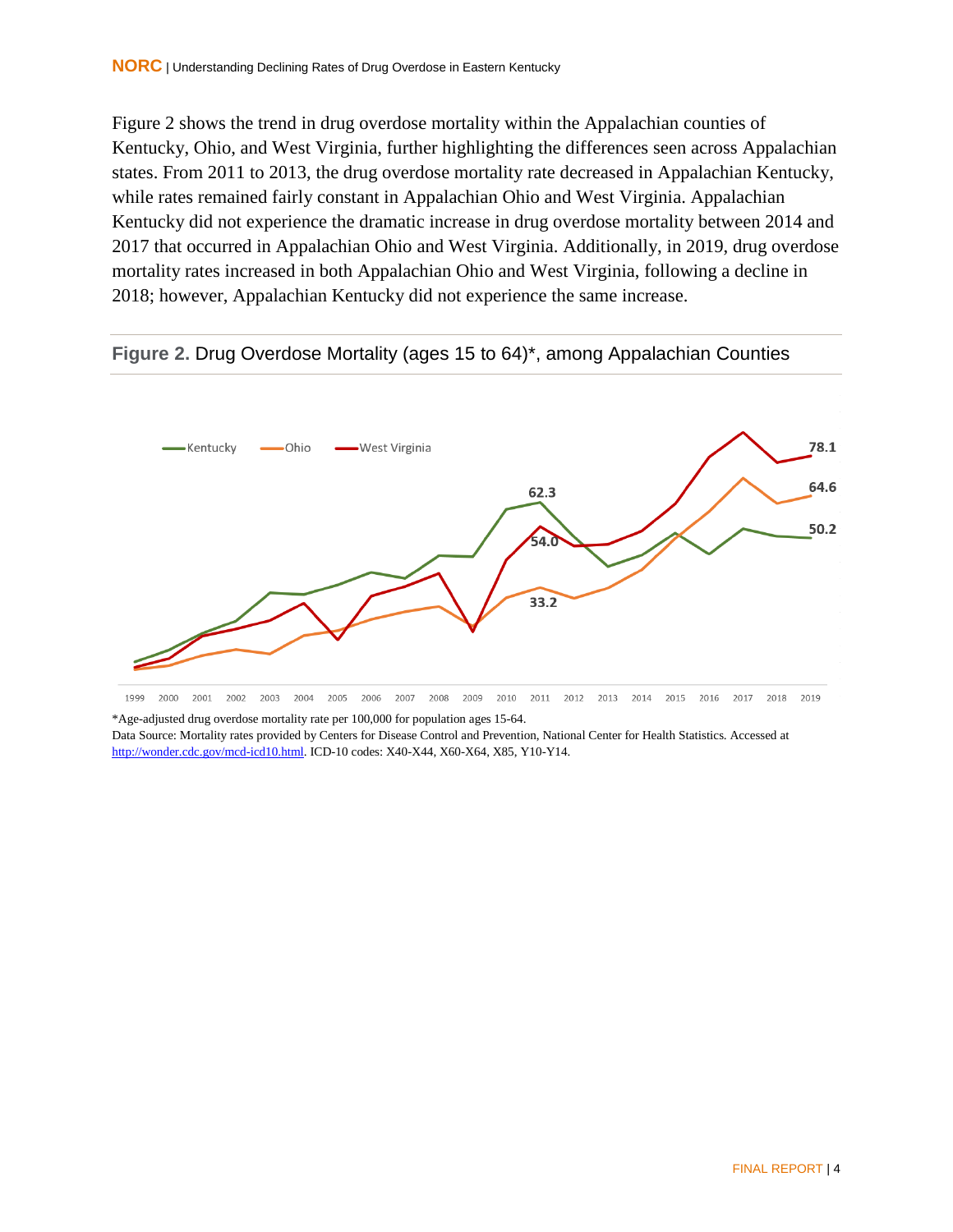## <span id="page-8-0"></span>**Methodology**

We used a qualitative study design to explore research questions about the observed declines in overdose mortality rates in Eastern Kentucky. To guide the study's research protocol, we conducted preliminary literature and media searches to understand the history of the region as it related to overdose mortality, and examined quantitative overdose mortality data through NORC's overdose mapping tool.

We also conducted an exploratory site visit to the region in November 2019. During this visit, our research team met with local stakeholders throughout Eastern Kentucky from several sectors, including representatives from the public health, criminal justice, economic development, health care, treatment, recovery, education, and advocacy sectors. UK CERH leveraged their connections within the region to recommend key stakeholders with in-depth experience and perspective that would be important to meet with during this visit. Additionally, we coordinated with a representative from the Kentucky Department for Public Health (KDPH), who helped arrange meetings with critical KDPH staff. During these informal meetings, we asked stakeholders two main hypothesis-generating questions to inform the study design and protocol and to elicit meaningful and relevant information during final data collection:

1) Based on your experience and expertise, what hypotheses do you have for why drug overdose rates in Eastern Kentucky may be declining?

2) When we conduct formal data collection, who are the key stakeholders we should interview?

#### <span id="page-8-1"></span>**Data Collection**

Although we intended to collect data during a second site visit, due to COVID-19 travel restrictions we shifted to remote data collection, conducting 38 semi-structured telephone interviews with key stakeholders in the Eastern Kentucky region. The NORC Institutional Review Board (IRB) reviewed the study and determined the data collection was not human subjects research. Before each interview, the NORC interviewer conducted informed consent with the participant.

We formally interviewed several of the stakeholders that participated in the exploratory site visit in 2019, along with additional stakeholders identified by NORC and UK CERH. UK CERH supported NORC with recruitment for interviews among the substance use stakeholders from the region. The semi-structured nature of the interviews allowed us to explore various topics related to the factors the stakeholders believed to be contributing to declining overdose mortality rates. Stakeholder groups included representatives from the following sectors: criminal justice (9 interviews); prevention/education (7); economic development and recovery (6); treatment (6);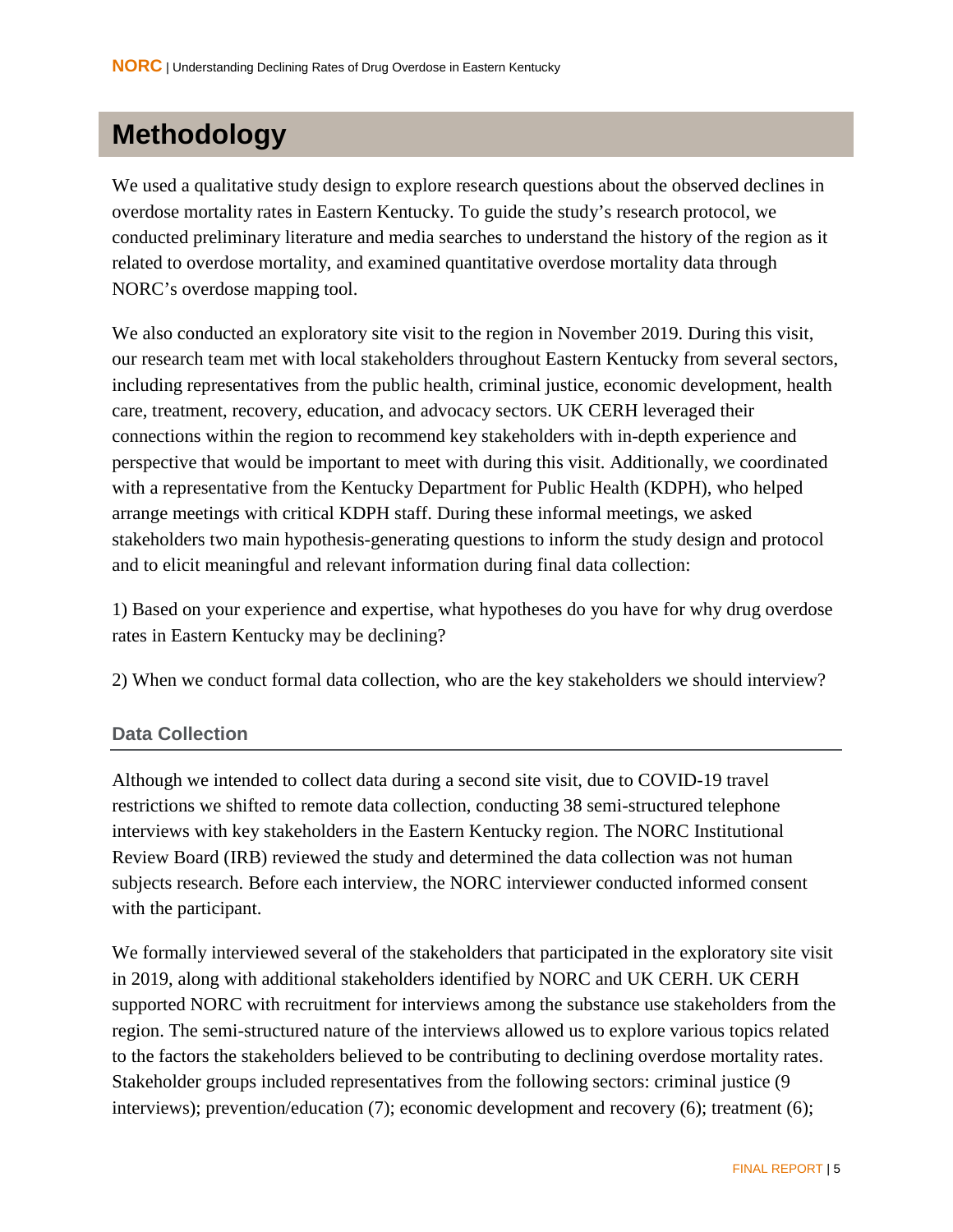state and local health departments (5); health care (3); and harm reduction (2). We intended to conduct a focus group with individuals actively in treatment, but due to COVID-19 travel restrictions and social distancing guidelines we were unable to travel to the region.

We used the same interview protocols with all stakeholder groups to ensure that we captured a diverse set of perspectives across research questions. The interviews explored the respondents' initial reaction to observed declines in overdose mortality and perceptions as to what may have driven these declines. Protocol topics explored key hypotheses related to increased access to treatment and recovery; Medicaid expansion; law enforcement and the criminal justice system; harm reduction; primary prevention and community coalitions; and shifts in drugs of choice. The research protocols also encouraged respondents to discuss other potential factors contributing to declines in overdose mortality; data sources; study implications; and strategies for dissemination of findings.

#### <span id="page-9-0"></span>**Data Analysis**

The project team conducted a thematic analysis of qualitative data using NVivo qualitative analysis software (QSR International Pty Ltd., Melbourne, Australia). We developed a codebook to identify themes and topics of interest based on the research hypotheses developed after the initial site visit. Coded themes included reactions to overdose data, shift in drug availability or use, increased access to treatment, criminal justice system, recovery community, harm reduction, prevention/education, stigma, and partnerships/longstanding commitment. The study team participated in an iterative process to develop and refine the codebook. We used the codebook to analyze the data and inductively identified additional findings. The analysis culminated in this written report.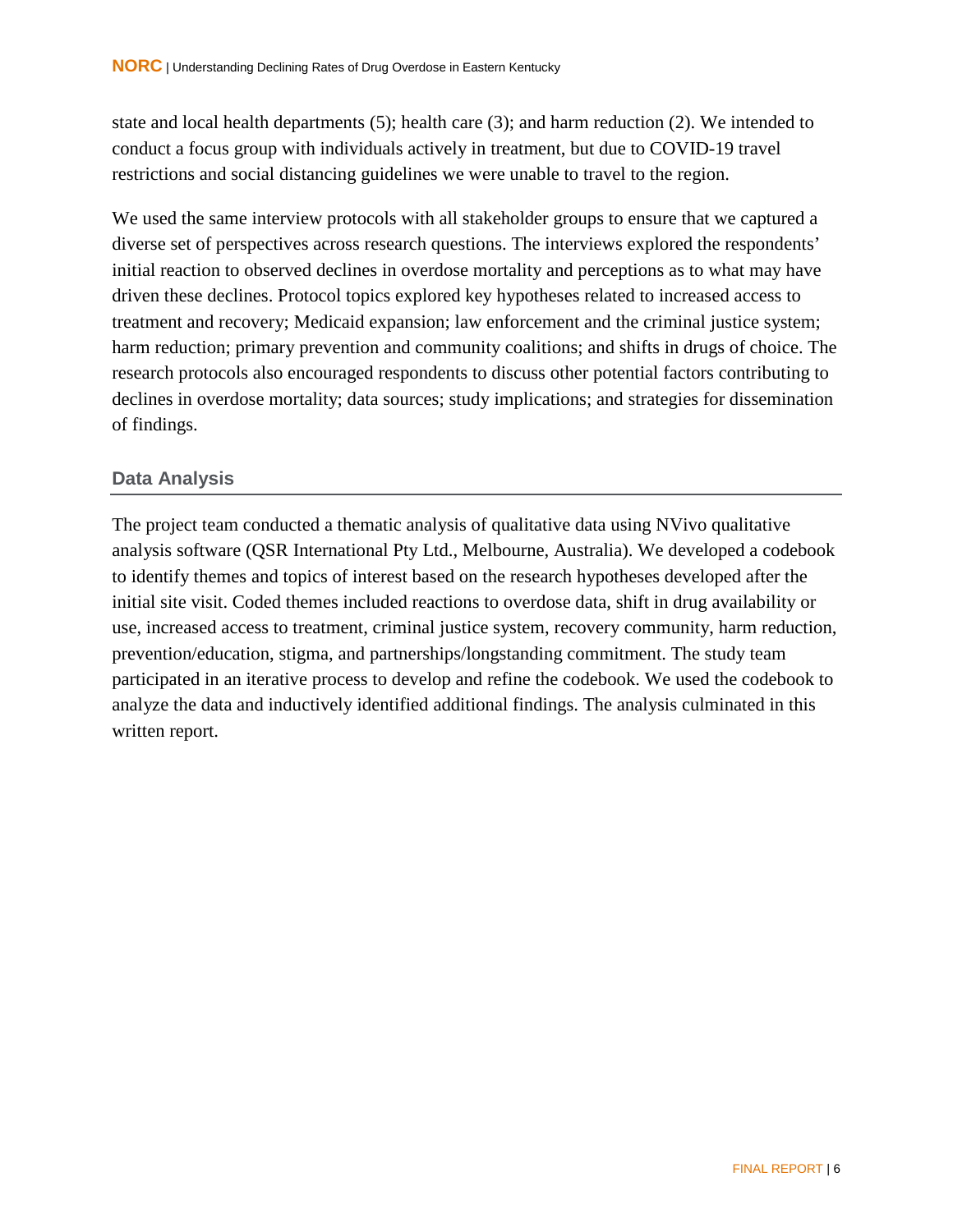### <span id="page-10-0"></span>**Findings**

#### <span id="page-10-1"></span>**I. Stakeholder Reactions to Trends in Drug Overdose Mortality**

At the beginning of each interview, we briefly explained the observed trends in overdose mortality in Eastern Kentucky. We noted that 8 of the 10 counties nationally that have seen the largest decline in overdose mortality rates from the two time periods 2008-2012 and 2013-2017 were in Eastern Kentucky—and then asked if the respondent was surprised by these data. Respondent reactions varied. Some interviewees were surprised, especially at the depth of improvement in Eastern Kentucky. One surprised respondent who worked in substance use treatment noted that they have not seen changes in terms of the number of individuals seeking treatment at their facility. Others were not surprised by the findings, and one interviewee shared, "We know we have one of the highest addiction rates, but I think we are taking huge leaps towards correcting the problem and getting people the help. It doesn't surprise me." Some who were not surprised described the reasons why they believed Eastern Kentucky has seen declines in drug overdose mortality, which is explained in more detail in the next section.

#### <span id="page-10-2"></span>**II. Policies, Programs, and Interventions Potentially Contributing to Decline in Drug Overdose Mortality**

#### <span id="page-10-3"></span>**A. Improving Prescribing Behaviors**

Kentucky has implemented several policies over the past decade designed to limit the availability of prescription opioids, which was driving overdose mortality rates in Eastern Kentucky in the late 2000s and early 2010s.<sup>[3](#page-24-2)</sup> Many interview respondents indicated that less access to prescription opioids is likely contributing to the declines in drug overdose mortality. As stated by one respondent, "I think initially in the early stages, if you saw declining rates, it may have been success in the prescription drug diversion problem." Respondents described the legislation that has made it more difficult for doctors to prescribe opioids in large quantities. Kentucky was one of the first states to launch a prescription drug monitoring program. In 1998, the Kentucky All Schedule Prescription Electronic Reporting (KASPER) system was created; however, it was not until 2012 when House Bill 1 passed that providers were required to use KASPER when prescribing controlled substances.<sup>[4](#page-24-3)</sup> Many interview respondents referenced this legislation as a major impact on the availability of opioids in Kentucky. In addition to requiring use of KASPER, House Bill 1 stated that "only a physician having a full and active license to practice medicine issued under KRS Chapter 311 shall have an ownership or investment interest in a pain management facility."[5](#page-24-4) A representative from the Kentucky Office of Drug Control Policy reported that "from 2011 to 2018, 100 million fewer dosage units of opioids a year were prescribed…We got rid of 36 pain clinics. Low-hanging fruit with that 2012 legislation."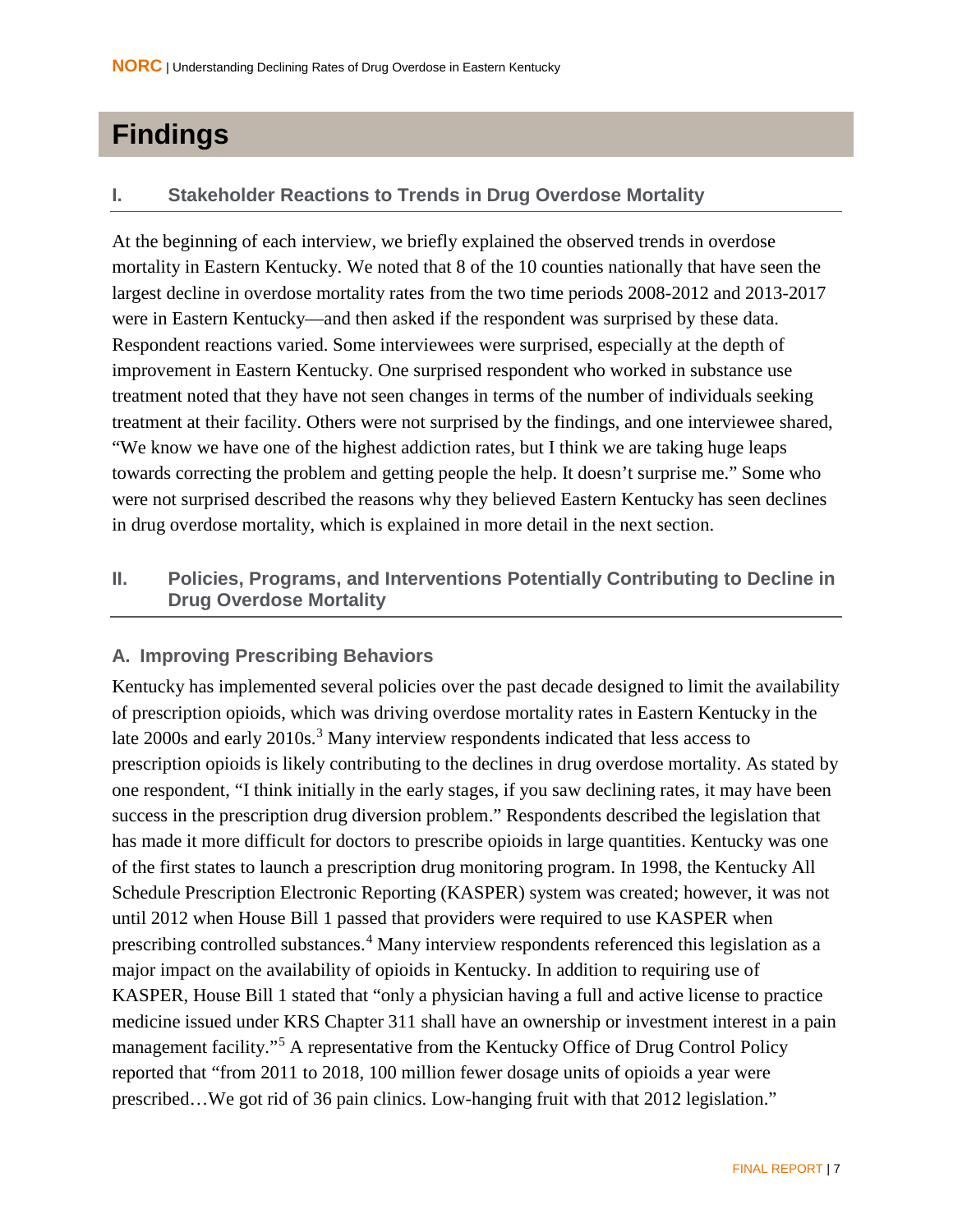#### <span id="page-11-0"></span>**B. Increasing Access to Substance Use Treatment**

<span id="page-11-2"></span>One of the most commonly reported reasons for the decline of drug overdose mortality rates in Eastern Kentucky was increased access to substance use treatment providers over the past five years.[6](#page-24-5) Many interview respondents described the dramatic shift in the availability of treatment providers between the two time periods. As one respondent from the criminal justice sector stated, "I think that the access and availability of treatment resources in Eastern Kentucky has grown exponentially."

Respondents said that one of the major contributors to the increased access was implementation of the Affordable Care Act and Medicaid expansion. Kentucky expanded Medicaid in 2014, the same year as its Appalachian neighbors, Ohio and West Virginia, and one year before Pennsylvania.[7](#page-24-6) Both Kentucky and West Virginia saw notable declines in its uninsured population as a result. Between 2013 and 2016, the percentage of adults who lacked health insurance declined by 14.5 percentage points in Kentucky and by 19.3 percentage points in West Virginia. By comparison, the decline during the same time period was 7.5 percentage points in Pennsylvania and 7.4 percentage points in Ohio. Among neighboring states that did not expand Medicaid, the decline in the uninsured population between 2013 and 2016 was 9.4 percentage points in North Carolina, 2.9 percentage points in Tennessee and 2.3 percentage points in Virginia.[8](#page-24-7) In 2014 and 2016, Eastern Kentucky exhibited the largest portion of Medicaid enrollment across the state.<sup>[9](#page-24-8)</sup>

<span id="page-11-1"></span>Prior to implementing the Affordable Care Act, Kentucky did not cover substance use disorder (SUD) treatment for Medicaid enrollees. Kentucky's changes to its Medicaid program included the addition of a SUD treatment benefit for enrollees in Kentucky's traditional Medicaid program<sup>[9](#page-11-1)</sup>, as well as coverage for all levels of treatment, including residential treatment; intensive outpatient programs; medication-assisted treatment (MAT); and peer support.<sup>[10](#page-24-9)</sup> Previously, treatment providers had to individually seek approval from the Centers for Medicare & Medicaid Services (CMS) to cover those services. The number of enrollees in Kentucky's Medicaid expansion program receiving substance use services increased by more than 700 percent between the first quarter of 2014 and the second quarter of 2016, from approximately 1,500 to more than 11,000 care encounters. [6](#page-11-2)

Treatment providers discussed how Medicaid expansion and changes to traditional Medicaid have impacted their ability to provide substance use treatment services. By early 2015, one of the largest treatment providers in Eastern Kentucky, Addiction Recovery Care (ARC), admitted their first residential program patient under the new benefit structure. Since that time they have grown dramatically, admitting over 8,000 clients into residential treatment. They currently have 700 employees, half of whom are in recovery and a third who are graduates of their program. Other treatment providers have experienced similar growth over this time frame. Nearly all of the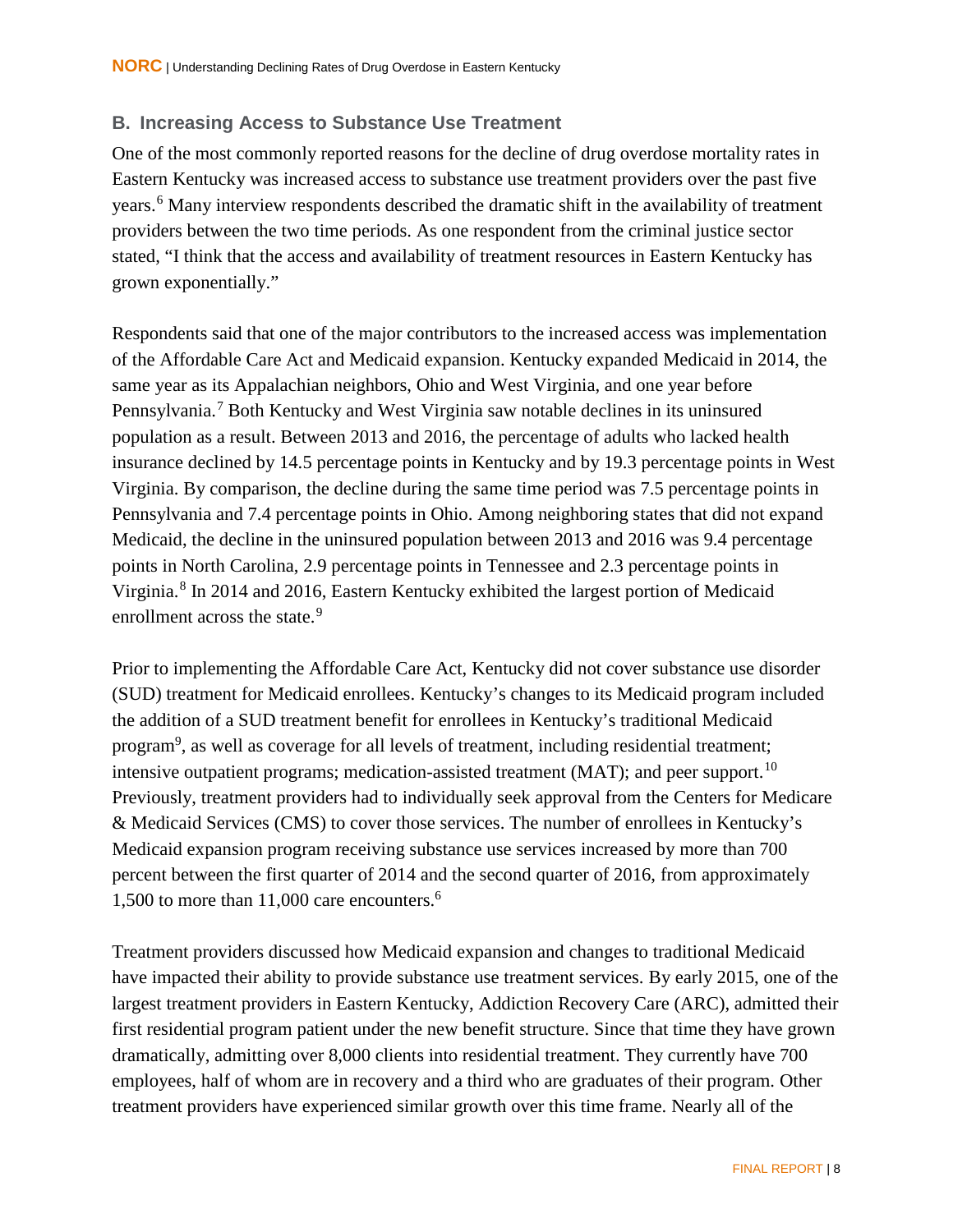respondents attributed the increase in treatment availability in Eastern Kentucky to the expansion of Medicaid and other changes to the Medicaid program. As one respondent from the criminal justice sector said, "Medicaid expansion has made a tremendous difference. More folks are able to access treatment and more treatment exists because of the expansion. Before, for a treatment center to exist, they had no means of any kind of revenue. Now, they are able to leverage Medicaid, more treatment centers are able to exist and expand, and so many more people are able to access it." Several respondents noted that prior to Medicaid expansion, Operation UNITE vouchers were critical in helping individuals seek addiction treatment. Founded in 2003, Operation UNITE is a nonprofit organization dedicated to preventing addiction and providing individuals with adequate access to addiction treatment resources. A representative from the criminal justice field stated that the Operation UNITE vouchers "were 10,000 times more important then, because now everyone is Medicaid covered."

Respondents also described the increased availability of a variety of treatment options, including MAT, as a factor in reduced overdose rates. One respondent described their personal experiences with SUD and the difficulty they had faced finding treatment options in Eastern Kentucky 10 years ago: "I remember after one overdose, I ended up in a psychiatric ward, which was the closest thing to me that was open, the only place they had to put me. Now there are more detox and acute care centers, more access to MAT." Kentucky continues to expand access to MAT through its state Medicaid program; for example, in 2019, in addition to buprenorphine and Vivitrol, Kentucky Medicaid began covering methadone as another method of MAT.<sup>[11](#page-24-10)</sup> Some of the success stories associated with increased treatment access in Eastern Kentucky included shorter waiting times and the greater availability of evidence-based treatment models. One respondent noted that they can now "get people treatment on demand," which has led to the region "starting to turn the corner on addiction." Other treatment components that respondents highlighted included the longer terms of many programs, in addition to the focus on skill development and employment. As one respondent said, "Some of the largest and most successful treatment providers have plans to keep their clients from 90 days up to as much as a year." The respondent reported that in these programs, treatment providers were able to bill Medicaid for the residential stay, then for intensive outpatient case management and peer support. After that point, they often hired clients to work as peer recovery specialists or for social enterprises such as bakeries, automotive shops, and small construction companies.

Respondents also described the wide range of ways that people could access treatment in Eastern Kentucky, from referrals from judges, law enforcement, or harm reduction sites, to finding services through community organizations, such as Operation UNITE. Respondents noted that the treatment landscape has evolved dramatically in Eastern Kentucky over the past 5 to 10 years, which they believe had a notable impact on the declining rates of drug overdose mortality.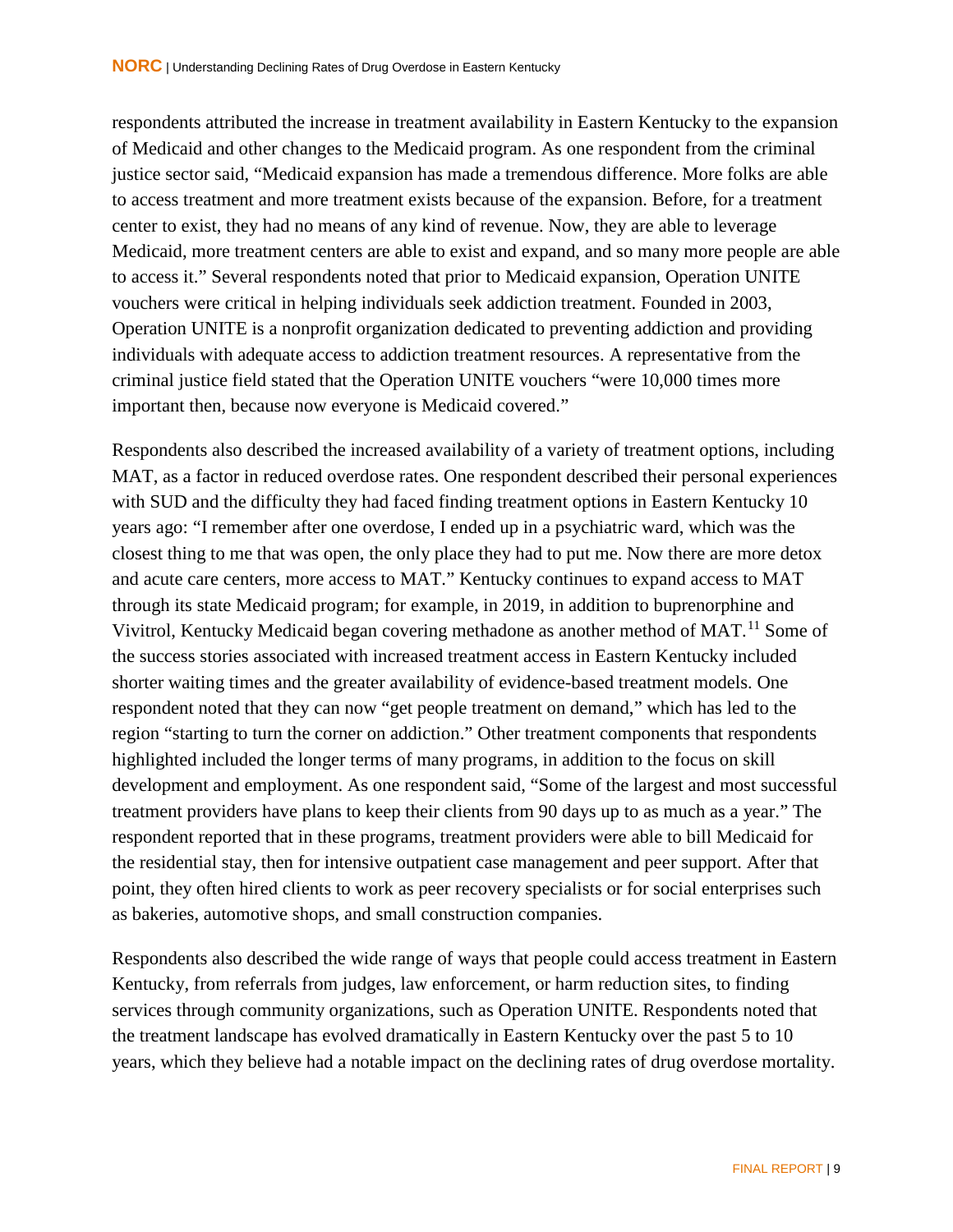#### <span id="page-13-0"></span>**C. Focus on Individuals in Recovery**

Respondents described a significant focus on supporting individuals in recovery across Eastern Kentucky, specifically in terms of second chance employment, recovery housing, and peer support. Stakeholders in Eastern Kentucky reported that they recognized the benefit of incorporating employment opportunities into the recovery journey. For example, a stakeholder from the criminal justice field shared that the local "chamber of commerce is connected to these issues, pulling in employers around the state and talking about hiring folks with SUD and who have been formerly incarcerated." Additionally, one respondent said, "Now employers are working with treatment centers to help provide clients with meaningful employment which is so essential in recovery because purpose is so essential in recovery. The willingness of employers to hire people with a record or a history of addiction has helped keep people in recovery, which ultimately would contribute to the decline in mortality rates." Respondents described that organizations working on SUD issues in Eastern Kentucky realized the need for a holistic approach to treatment. A representative from the economic development sector highlighted this point when discussing Eastern Kentucky communities, stating that "a lot of times the capacity to find meaningful solutions resides in communities."

Several respondents also discussed the Recovery Kentucky model as a factor contributing to declining drug overdose mortality rates. The Recovery Kentucky model was originally developed under Governor Fletcher in 2007, and was a joint effort between the Kentucky Department for Local Government, the Department of Corrections, and Kentucky Housing Corporation. Currently, 14 Recovery Kentucky centers across the commonwealth provide housing and recovery services for up to 2,000 Kentuckians across the state.<sup>[12](#page-24-11)</sup>

Another respondent described seeing growth in the number of Alcoholics Anonymous and Narcotics Anonymous meetings, and that recovery was celebrated in a way it was not previously. Additionally, respondents shared that as the recovery community grew, individuals in the early stages of recovery had many role models that demonstrated recovery success, which gave them hope as they go through their own recovery journey.

#### <span id="page-13-1"></span>**D. Evolving Approach of the Criminal Justice System**

The criminal justice system, including police officers in law enforcement and local judges in the court system, interact at different stages of the criminal justice process with individuals who use drugs. In speaking with law enforcement stakeholders, we learned that there has been a shift in the role of police officers, from immediately arresting a person who uses drugs and initiating them into the court system, to trying to refer these individuals to treatment. The Kentucky State Police started the Angel Initiative in 2016, allowing anyone experiencing SUD to come into a post and receive help in finding and accessing treatment.<sup>[13](#page-24-12)</sup> This has been a valuable and impactful program, according to interviewees. Operation UNITE worked closely with the Angel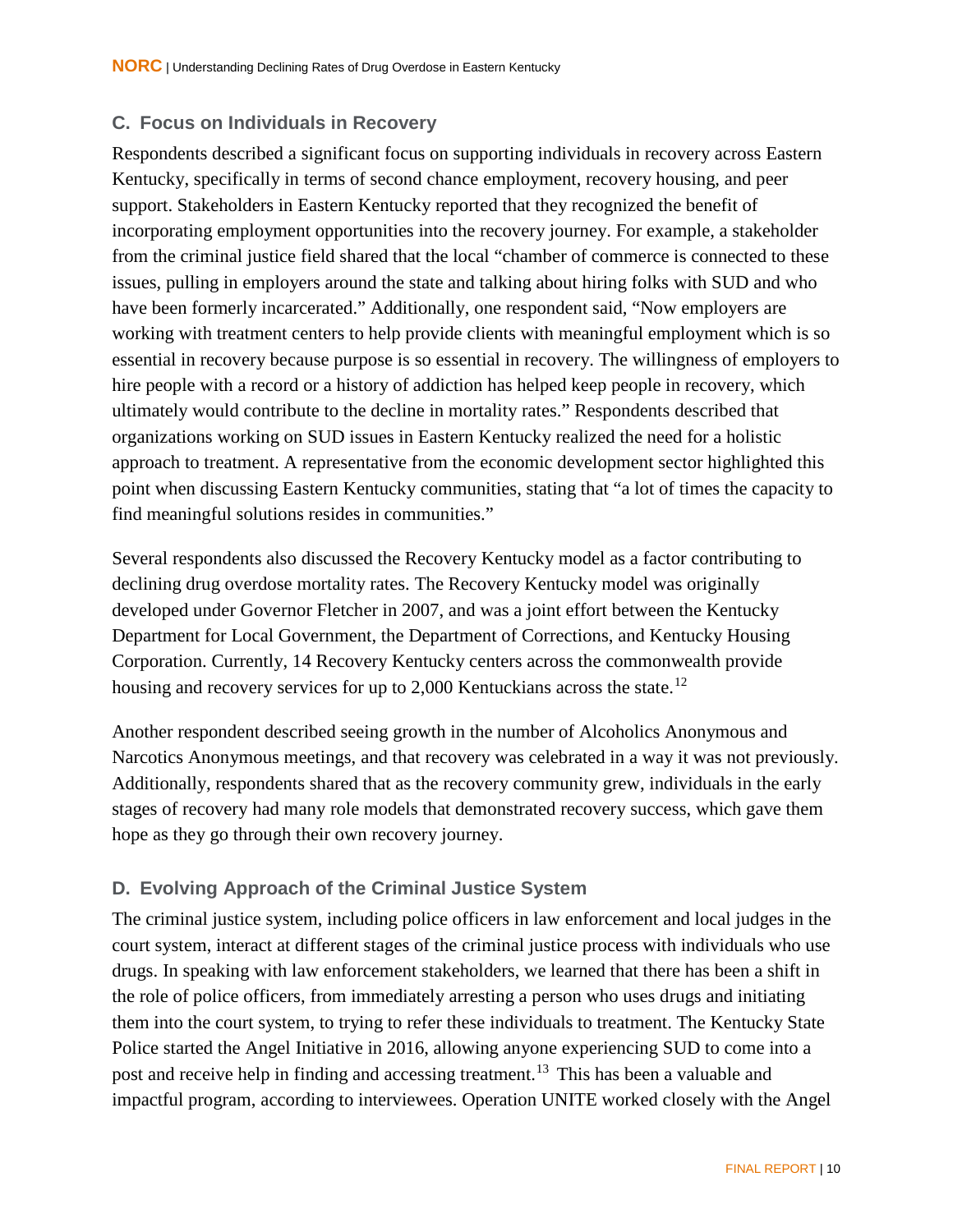Initiative, providing treatment vouchers that helped individuals quickly connect with treatment options. One interviewee said, "We [police officers] still do enforcement, but we also have another avenue. The idea is that we get involved before they get to the criminal justice system because of decisions they're making because of addiction. Get them earlier on before they rack up charges and felonies." One interviewee from the health care sector noted that in some communities, while attitudes among law enforcement have been "changing…for the better as far as understanding SUD," they were still not consistent across the region and depended on police leadership.

The other key aspect of the criminal justice system that has influenced declining overdose mortality rates, according to respondents, was the changing approach within the judicial system and the impact of local judges. One participant from the Kentucky state government candidly shared, "Our first step, which was to incarcerate our way out of the problem, has proven to be a disaster." Interviewees described how judges across Eastern Kentucky have shifted from sentencing people who use drugs to prison, to looking for alternative sentencing options and opportunities to provide support. Judges were able to send individuals directly to treatment. Several respondents specifically mentioned the work of a district court judge with whom we spoke. He noted that he had sent 256 residents from his county to treatment in 2019 and described the dedication and commitment within his county to help individuals suffering from SUD find treatment. He stated, "Out of the 256, I'm guessing the county jailor or sheriff drove 100 of those people to treatment." Within his court he integrated a peer support specialist from a local treatment facility who served as a community liaison five days a week. The peer support specialist experienced similar struggles as the individuals coming through the court system, so they trusted him; he provided a warm hand off to the treatment facilities.

While the judge that we interviewed operates outside of a formal drug court, other respondents specifically discussed the potential positive impact of drug courts. Drug courts are specialty courts where individuals complete a substance use treatment program under the supervision of a judge,<sup>[14](#page-24-13)</sup> or another alternative to incarceration. Representatives from Operation UNITE noted that when the organization was founded, there were only five drug courts in the 5<sup>th</sup> Congressional District, which includes most of Eastern Kentucky. Now, every county in the district operates a drug court, as do 113 of 120 counties in Kentucky.<sup>[15](#page-24-14)</sup> Operation UNITE worked with the Administrative Office of the Courts to expand these specialty courts. Overall, respondents discussed the benefits of drug courts; however, some noted that the effectiveness of the drug courts could vary by county.

#### <span id="page-14-0"></span>**E. Expansion of Syringe Services Programs**

Many interviewees commented on the benefits of syringe services programs (SSPs) in Eastern Kentucky. Kentucky SB 192, passed in 2015, allowed local health departments to operate Harm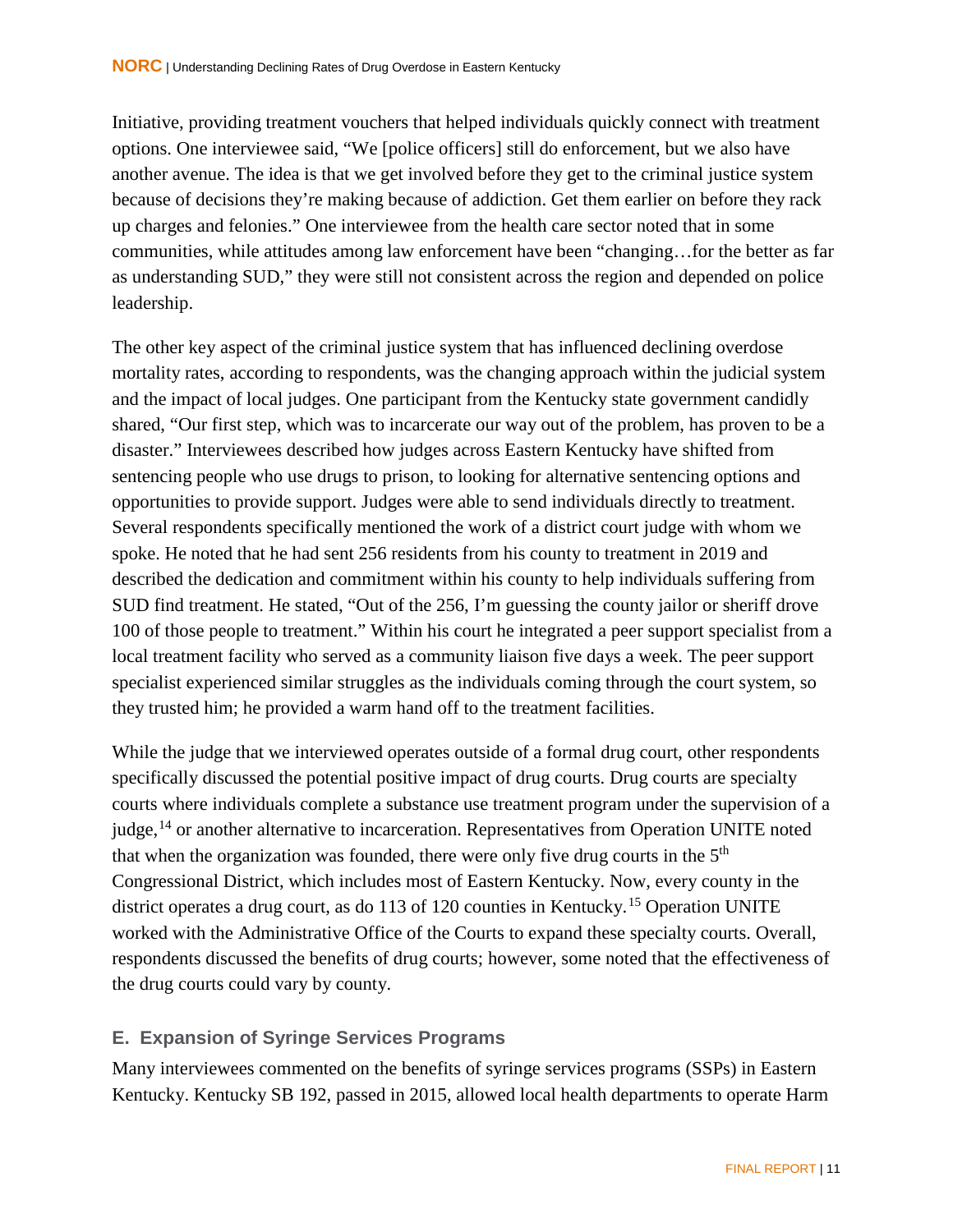Reduction and Syringe Exchange Programs (HRSEP).<sup>[16](#page-24-15)</sup> To start a HRSEP in a local community, the local health department, the city government legislative body, and the county government legislative body all had to agree on the decision. One interviewee from the Kentucky state government said, "I think…the communities deserve credit because they rose up. The way the law was passed was each community had to initiate the decision to open one. They have to get approval, and it took a lot of ground work from those communities, but they became tired of losing their loved ones…I think that is significant that we had a local grassroots effort to do harm reduction and get folks Narcan." As of October 19, 2020, Kentucky has 74 harm reduction sites, most of which are situated in the eastern region of the state.<sup>[17](#page-24-16)</sup> This number was greater than all neighboring states, including Ohio, West Virginia, and Tennessee. Ohio had 32 harm reduction sites, 8 of which were located in Appalachian counties<sup>[18](#page-24-17)</sup>; West Virginia had 18 sites<sup>19</sup>; and Tennessee had 7 sites, 3 of which were located in Appalachian counties.<sup>[20](#page-24-19)</sup>

Interviewees commented on how SSPs are a safe space for individuals who use drugs to learn about the effects of drug use and the resources available to them. One individual from a legal nonprofit noted, "Needle exchanges get people to resources in a beautiful open welcoming space. Even if you decide not to use those resources, you learn how to use drugs in a safer way." Finally, interviewees noted that the expansion of SSPs in Eastern Kentucky provided another touchpoint for accessing treatment services.

#### <span id="page-15-0"></span>**F. Increased Distribution of Naloxone**

Respondents mentioned another factor that may have reduced rates of drug overdose mortality: increased access to naloxone (Narcan). In addition to being distributed at SSPs, interviewees said that more police officers were being trained to use and carry naloxone in Eastern Kentucky. Local pharmacists also carried naloxone and were able to sell it and teach the community how to use it effectively.

Interviewees shared that family members of individuals who used drugs were able to have naloxone close by in the event they needed to use it on their loved one. While naloxone may have played a role in reducing drug overdose deaths, many respondents shared that the notable increase in naloxone distribution has occurred over the past several years, and therefore may not have played as significant a role in mortality reductions observed in the time period of this study.

#### <span id="page-15-1"></span>**G. Prevention and Education**

Stakeholders discussed prevention efforts and substance use education as contributing factors to the observed declines. There are a variety of prevention education programs, but the Eastern Kentucky region has a unique program—Operation UNITE. The UNITE approach engages adolescents and teens throughout their schooling via presentations and UNITE club, and in the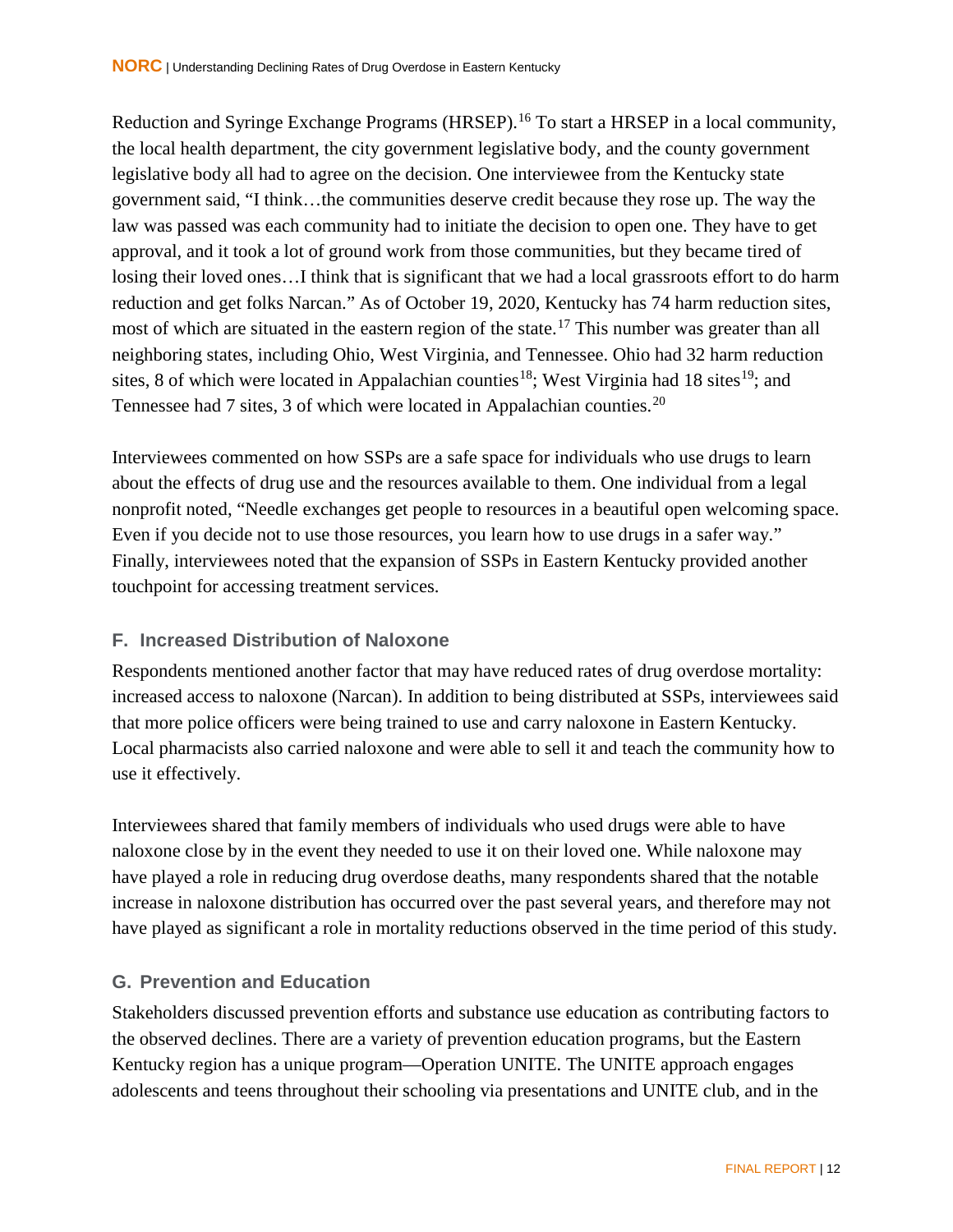summers through Operation UNITE camp. An Operation UNITE representative shared that the organization employs 54 AmeriCorps educators who tutor children in academic subjects, for example math, because "there [are] data out there that show that students who are able to make advances academically have the lowest addiction rate." By taking this interdisciplinary and holistic approach to helping children and adolescents, Operation UNITE strives to prevent substance use and addiction before it starts.<sup>[21](#page-24-20)</sup> A representative from the criminal justice sector noted that "if you are going to do a prevention education program you have to keep it dynamic and vibrant because kids get tired of seeing the same slides every year…Operation UNITE has been a dynamic program."

#### <span id="page-16-0"></span>**II. Community Environmental Factors in Eastern Kentucky**

Interviewees discussed several community environmental factors unique to Eastern Kentucky that they believed had contributed to the observed declines in drug overdose mortality.

#### <span id="page-16-1"></span>**A. Longstanding Political Commitment to Addressing Substance Use in the Region**

Respondents described the consistent and bipartisan political support from influential leaders like Congressman Hal Rogers (R; 1981–present) and Governors Ernie Fletcher (R; 2003–2007) and Steve Beshear (D; 2007–2015), who ensured the allocation of resources and attention to opioid misuse concerns in Kentucky. Respondents believed that Congressman Rogers' longstanding commitment to addressing opioid misuse in his district contributed to the observed overdose mortality declines in the region. Congressman Rogers launched Operation UNITE in 2003, in response to a special report published in the Lexington *Herald-Leader* newspaper titled, "Prescription for Pain."<sup>[22](#page-24-21)</sup>

Respondents consistently highlighted this early political support as a key factor in creating an environment that supported treatment and recovery. A treatment expert shared that Senator Markey (D; Massachusetts) called Rogers "the Paul Revere of the national opioid crisis." Rogers helped ensure priority funding to organizations like Operation UNITE, which provided resources within the region long before the implementation of Medicaid expansion, and brought attention to the gravity of drug addiction before others.

Before Kentucky Medicaid coverage was expanded in 2014, Eastern Kentucky did not have treatment facility beds readily available. A representative from the criminal justice sector explained, "There would be times when we would have someone in Eastern Kentucky needing a bed and we couldn't find one unless it was 500 miles away." During this time, Operation UNITE helped individuals find treatment facilities with vacant beds by implementing a state hotline and website, [findhelpnowky.org,](https://findhelpnowky.org/ky) in partnership with the University of Kentucky's Injury Prevention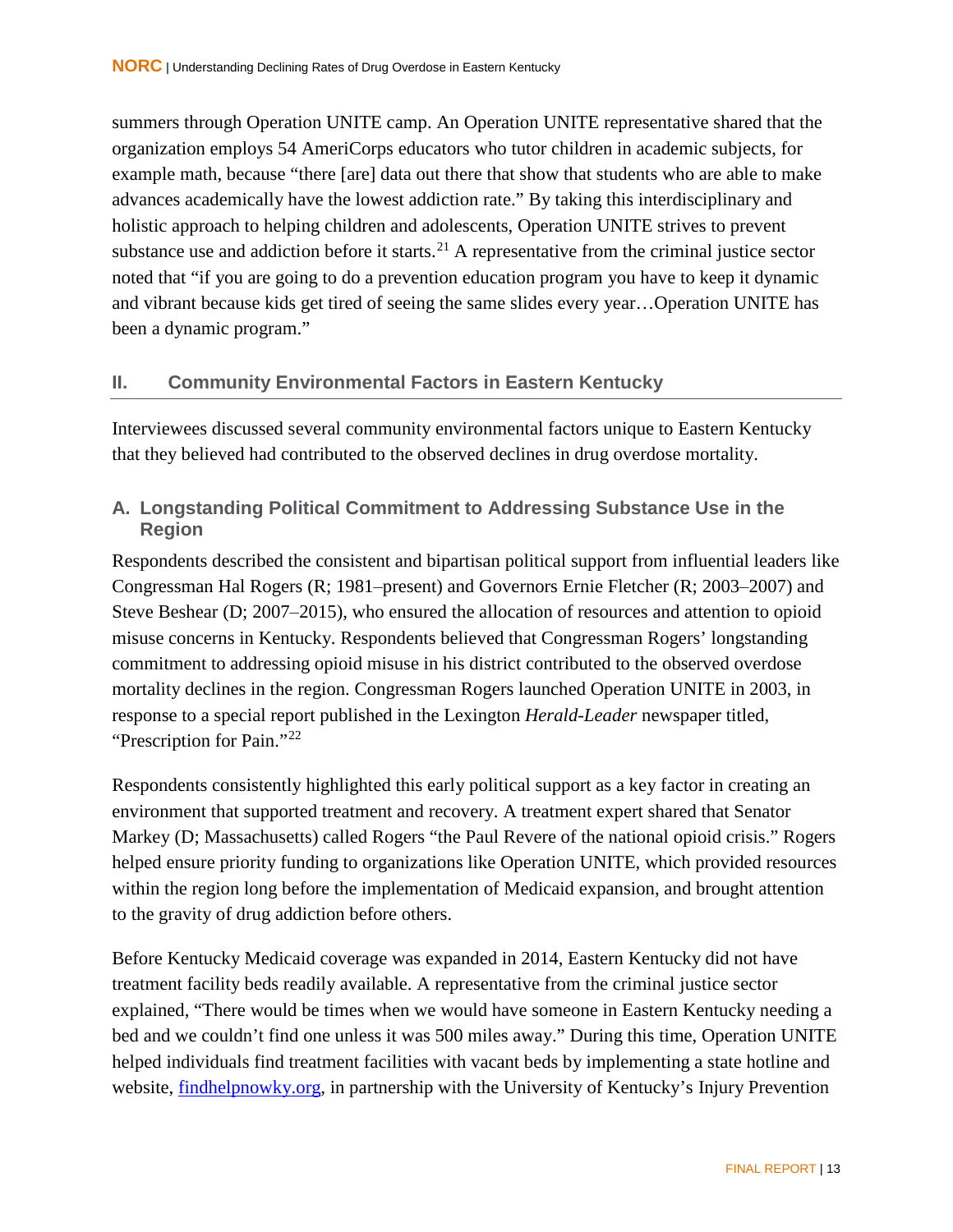Research Center, which is still in use today. Prior to Medicaid expansion, Operation UNITE's treatment vouchers were one of the main sources of funding for treatment and recovery services, making UNITE an essential stakeholder supporting Kentucky's longstanding history of addressing addiction concerns.

A stakeholder from the recovery sector explained how Governor Fletcher facilitated continued growth of the recovery housing community. Fletcher learned of the peer-led, service model of recovery housing that was taking place in Louisville and Lexington and recognized the need to replicate this model in Eastern Kentucky. With regard to expanding the recovery housing model, the recovery expert explained that Fletcher "brought all the agencies into one room [and said] we need to figure this out so we can fund these."

Additionally, several respondents noted that former Kentucky Governor Steve Beshear had a significant impact on addressing SUD and helped Kentucky residents access affordable treatment. A stakeholder from the treatment sector explained, "In the summer of 2014, former Governor Beshear…became a national leader in rolling out the Affordable Care Act, the Medicaid expansion, and when they did the Medicaid expansion they had the forethought to put a SUD treatment benefit for all levels of care" for all Medicaid enrollees. Substance use treatment providers interviewed as part of this study noted that since Kentucky's implementation of Medicaid expansion in 2014, Medicaid has been the primary source of funding for addiction treatment services within their facilities. With a robust existing treatment and recovery network, this commitment to expanding affordability allowed Kentucky to effectively address SUD in the state's Eastern region.

#### <span id="page-17-0"></span>**B. Appalachian Culture**

Respondents discussed how the notion of an Appalachian culture or shared identity helped Eastern Kentucky residents come together to recognize and find innovative solutions to addiction issues. A respondent from the health care field noted, "The people in Appalachia are resilient people but have had a lot of adversity." This adversity was evidenced by job loss, lack of economic growth in the region, higher rates of addiction and deaths of despair, and high rates of drug overdose mortality. While these challenges contributed to a stigma that is often associated with the Appalachian region, they also created opportunities for residents of Appalachia to come together and redefine what it meant to live in an Appalachian community in which residents look out for one another, build capacity, engage other members of the community, and work to address addiction and drug overdose mortality. A representative from Operation UNITE illustrated the resilience of Appalachian communities when they said, "Appalachian communities are independent. They take care of themselves. This was an issue that has truly brought all of us together because what happened in Pike [County] impacts Harlan [County] and so forth."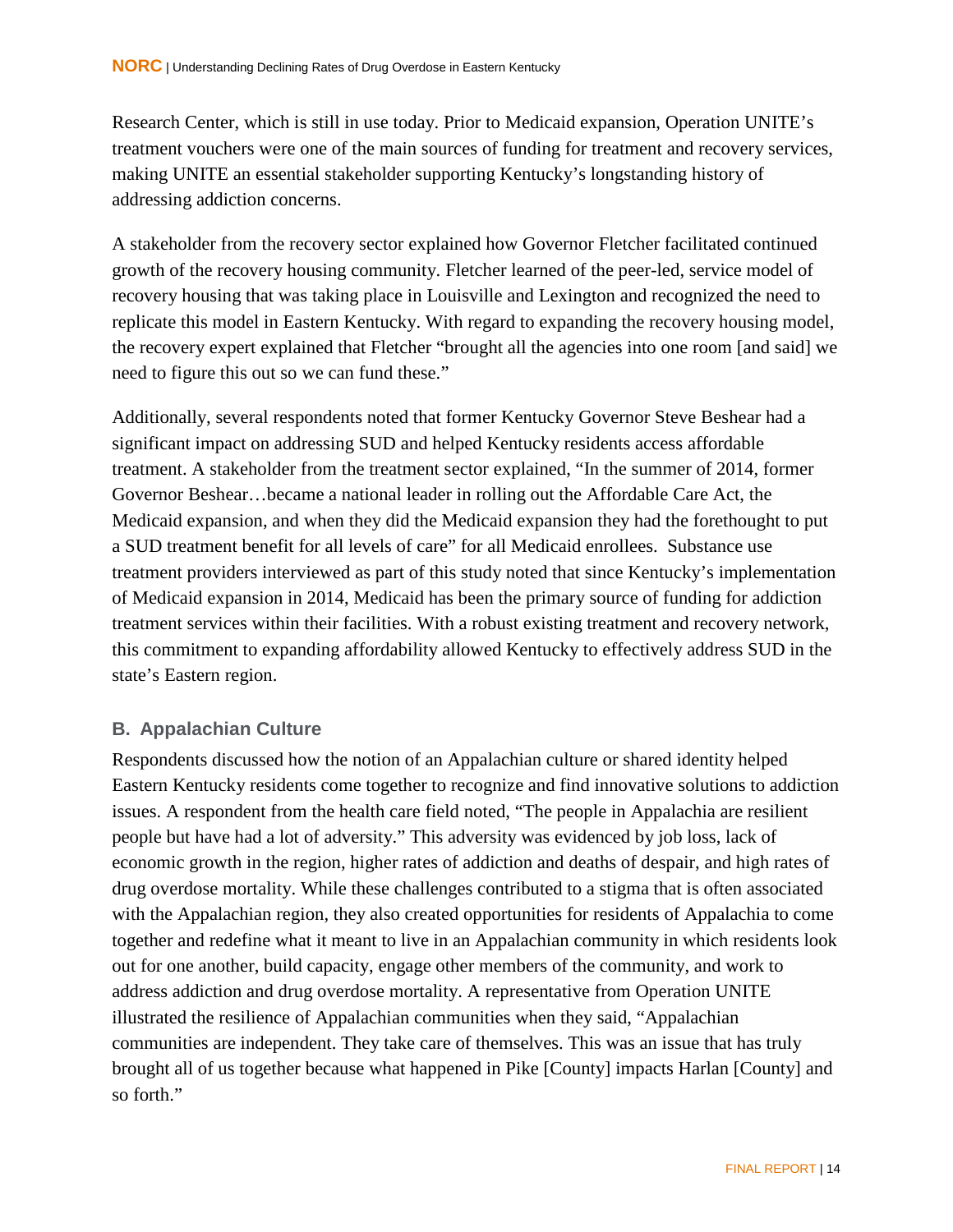A representative from the criminal justice community discussed some of the grassroots efforts taking place to address SUD: "People starting these [programs] are from here; they know everyone and take more vested interest." This idea of local coalitions taking care of community members speaks to the strength and influence the Appalachian identity and culture had on organizations working to mitigate SUD issues; not only did these local coalitions want to help those struggling with SUD, but they had a shared identity that they attributed to being from the Appalachian region.

#### <span id="page-18-0"></span>**C. Partnerships, Coalitions, and Collaboration**

Several respondents discussed the contributions of partnerships, coalitions, and community collaboration to the observed declines in overdose mortality. They noted that robust and crosssector collaborations among local partners have made it possible to take a multifaceted approach to address issues related to addiction and drug use in the region. Key partners included treatment and recovery organizations, state and local health departments, the criminal justice system, faithbased organizations, and local nonprofits. A criminal justice representative explained, "Everybody at the table now has learned this is not a one agency problem—we have to all say this is my part and your part now let's make it work." According to community stakeholders, this collective engagement has been central to making the region's treatment and recovery community so robust and successful.

Additionally, while these collective efforts provided the region with a diverse array of resources, they also provided a support system for those experiencing SUD to help them through their recovery. A stakeholder from the recovery sector explained, "Through community action and community involvement collaboration, it provides this network or web of assistance" and these collaborations provide "an extra layer of insulation against the isolation that occurs in addiction."

#### <span id="page-18-1"></span>**D. Reduced Stigma**

Stigma around SUD was a common theme throughout interviews across stakeholder groups. Respondents identified reduced stigma as a facilitator for increasing treatment enrollment and support to address SUD issues. Respondents discussed a general reduction in stigma, but frequently highlighted changes in stigma stemming from increased community support for treatment and recovery and changing attitudes within the criminal justice system.

**Community Support.** When discussing the observed declines in mortality, a respondent from the economic development sector noted, "[Substance use] is getting talked about a lot more, not kept underground anymore. Some people aren't as ashamed as they used to be to get into recovery and get help." In the late 2000s and early 2010s, overdose mortality and issues concerning substance use were sources of embarrassment; however, as substance use became more widespread, community members started to recognize these issues as ubiquitous instead of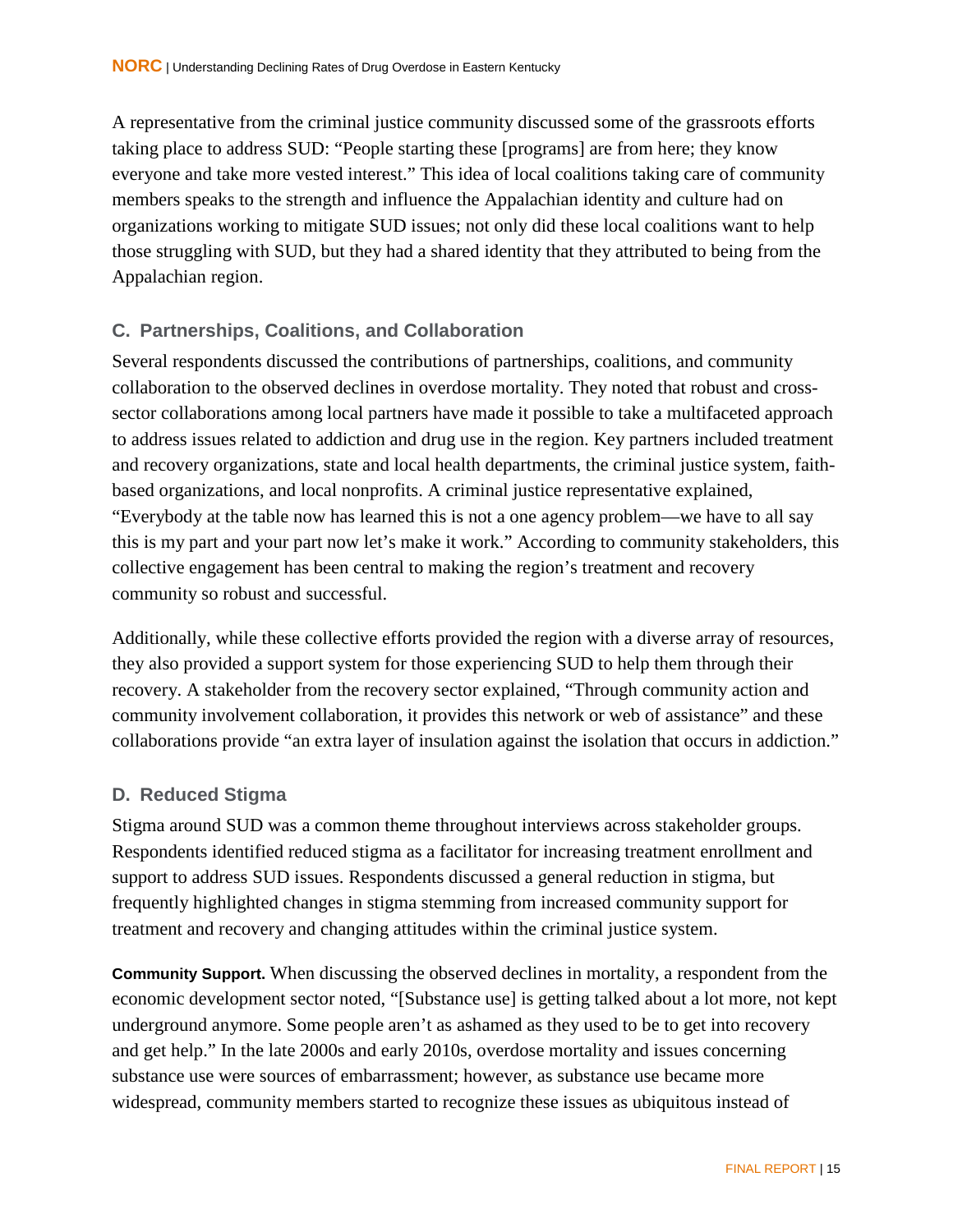isolated. A health care representative illustrated this point: "Everyone knows someone in their family that has some kind of substance abuse—I think people realize it can happen to them, it is on their back door."

**Criminal Justice.** Respondents shared that reduced stigma within the criminal justice system has led to increased treatment enrollment and decreased incarceration rates. When asked about the facilitators to treatment enrollment, a criminal justice representative explained, "The issue got so bad it was difficult to find someone who hasn't had an experience in their personal life." They noted that the increase in broader community support also contributed to a reduction in stigma throughout the criminal justice system.

Another criminal justice sector respondent discussed how the criminal justice system initially tried to use incarceration as a way to solve the addiction problem, and realized this course of action was not effective. They explained how the courts started to use treatment and rehab programs as an alternative to incarceration and outlined the positive impact of this altered approach:<sup>[23](#page-24-22)</sup> "People know what they are talking about because they see the results, they see the people who remain sober, got their kids back."

#### <span id="page-19-0"></span>**III. Shifts in Drug Use Patterns**

While respondents discussed many of the positive reasons they believed Eastern Kentucky saw a decline in drug overdose mortality rates, they also frequently mentioned shifting drug use patterns in the region. Across all sector types, interview respondents described the increased use of methamphetamines, in particular, as a primary contributing factor to reduced opioid mortality rates as access to prescription opioids declined. Treatment providers reported that a higher percentage of their clients indicated that methamphetamine was their primary drug of choice. For example, ARC stated that 6 percent of their clients reported methamphetamine as their drug of choice in 2014, compared to 27 percent in 2017, and over 40 percent currently (as of April 2020). Similarly, a representative from the recovery sector stated, "Our drug of choice in recovery centers is meth. Not that we don't see opiates, but the trends have gone down significantly. The drug of choice statewide is meth. It used to be only in western Kentucky, but now it is in Eastern Kentucky." Additionally, some respondents in the region reported that there was not a dramatic shift in Eastern Kentucky to heroin use when the supply of prescription opioids declined, because heroin was not readily available, as it was in other parts of the state. This may have also been a contributing factor to the declining rates of drug overdose mortality.

There were differences in opinion about when the rise in use of methamphetamine began, which may have been influenced by different trends across the region. Some respondents reported that the rise in methamphetamine was more recent, within the past few years, while others believed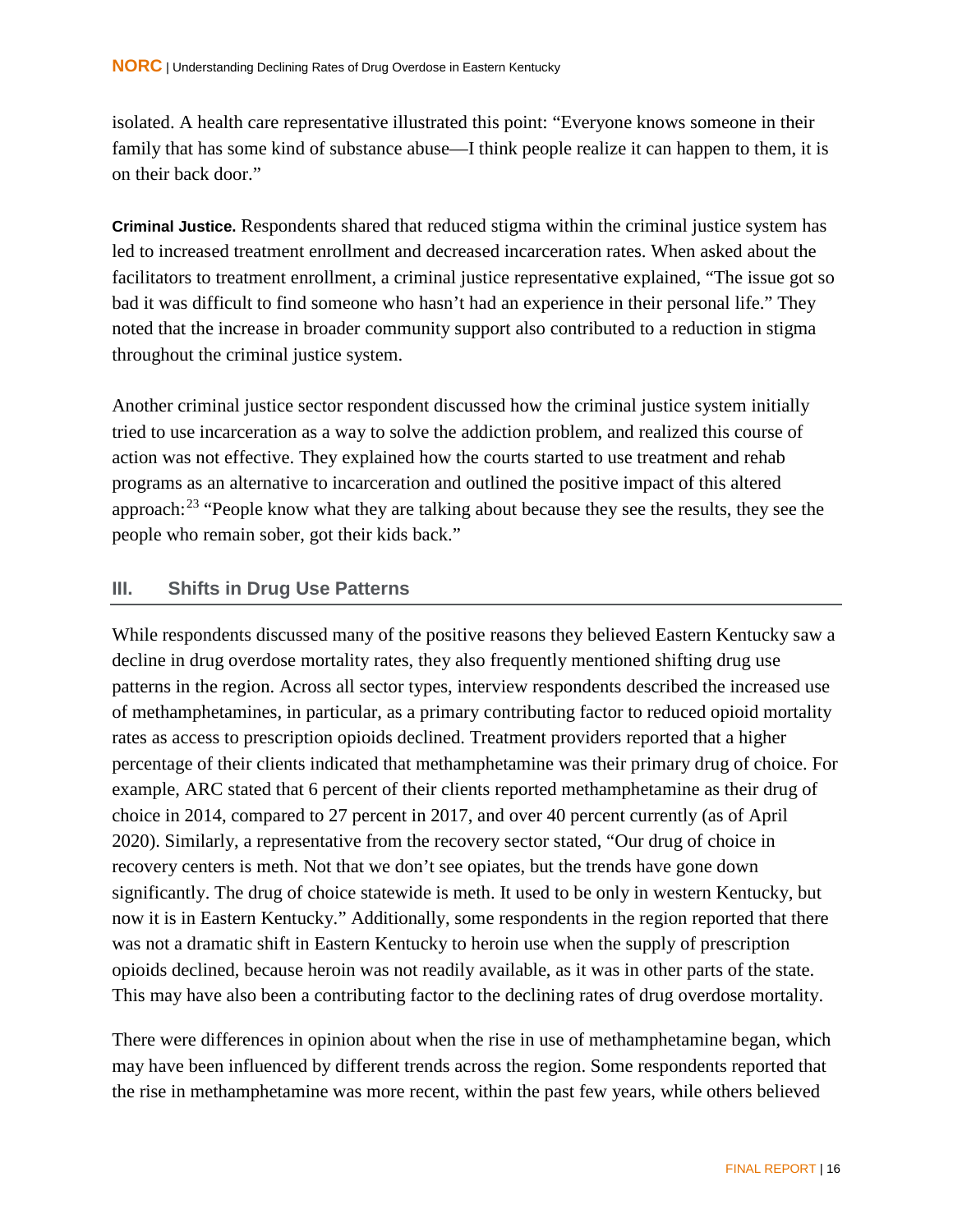the increase in Eastern Kentucky began when the access to prescription opioids was limited. The source of methamphetamine has also changed over the past 10 years. One representative from law enforcement described that the methamphetamine "used to be home cooked, but is available now from Mexican drug trafficking organizations. [They are] seeing more and more meth than we saw 10 to 12 years ago" in terms of seizures. While the methamphetamine supply chain shifted, the cost also declined: "The cost of methamphetamine has gone down, which tells me the supply is meeting the demand." The imported methamphetamine is easier for people who use it to obtain, since they do not have to cook it themselves, cheaper, and more potent than home-cooked methamphetamine.<sup>[24](#page-24-23)</sup>

The reason that the shift in drug use from opioids to methamphetamine contributed to the decline in drug overdose mortality was that methamphetamine use alone does not often lead to acute fatal overdose; however, many other negative health and social consequences are associated with methamphetamine use. As one respondent said, "The difference in meth is it is not a drug that will take a person's life, it just makes them crazy." Another respondent said, "With meth, you don't see the acute overdoses as often as you do with opiates. It's just as devastating, but it doesn't have [a] sedative effect." Respondents also described the longer-term impacts of sustained methamphetamine use, including "30-year-olds blowing heart valves." A representative from the treatment sector stated, "Meth kills you slower. You are still going to die from it eventually, but it doesn't cause the levels of respiratory arrest."

Law enforcement professionals described that with methamphetamine, "You get more violent people, more drug-induced psychosis. There is a lot of paranoia, and they are more likely to fight. They carry guns. Didn't see that as much with opioids." While it may not lead to a fatality that is reported as a drug overdose, respondents noted that methamphetamine contributes to mortality rates in many indirect ways, in addition to other many health and social consequences.[25](#page-24-24) Additionally, some representatives from the treatment sector said that people do not seek treatment for methamphetamine as often as for opioids. Additionally, there are not MAT options for methamphetamine use, like there are for opioid use, which makes treatment more difficult and the long-term success rate lower.

#### <span id="page-20-0"></span>**IV. Impact of COVID-19 Pandemic**

Data collection for this project occurred during the early phases of the COVID-19 pandemic, and some respondents reflected on the impacts of the COVID-19 pandemic on substance use treatment and drug overdose prevention. For example, a few respondents noted that individuals released from jail as a result of the pandemic may have been at higher risk of overdose if they were not provided appropriate support services and resources. Some respondents conveyed anecdotal observations regarding spikes in overdoses occurring after measures to mitigate the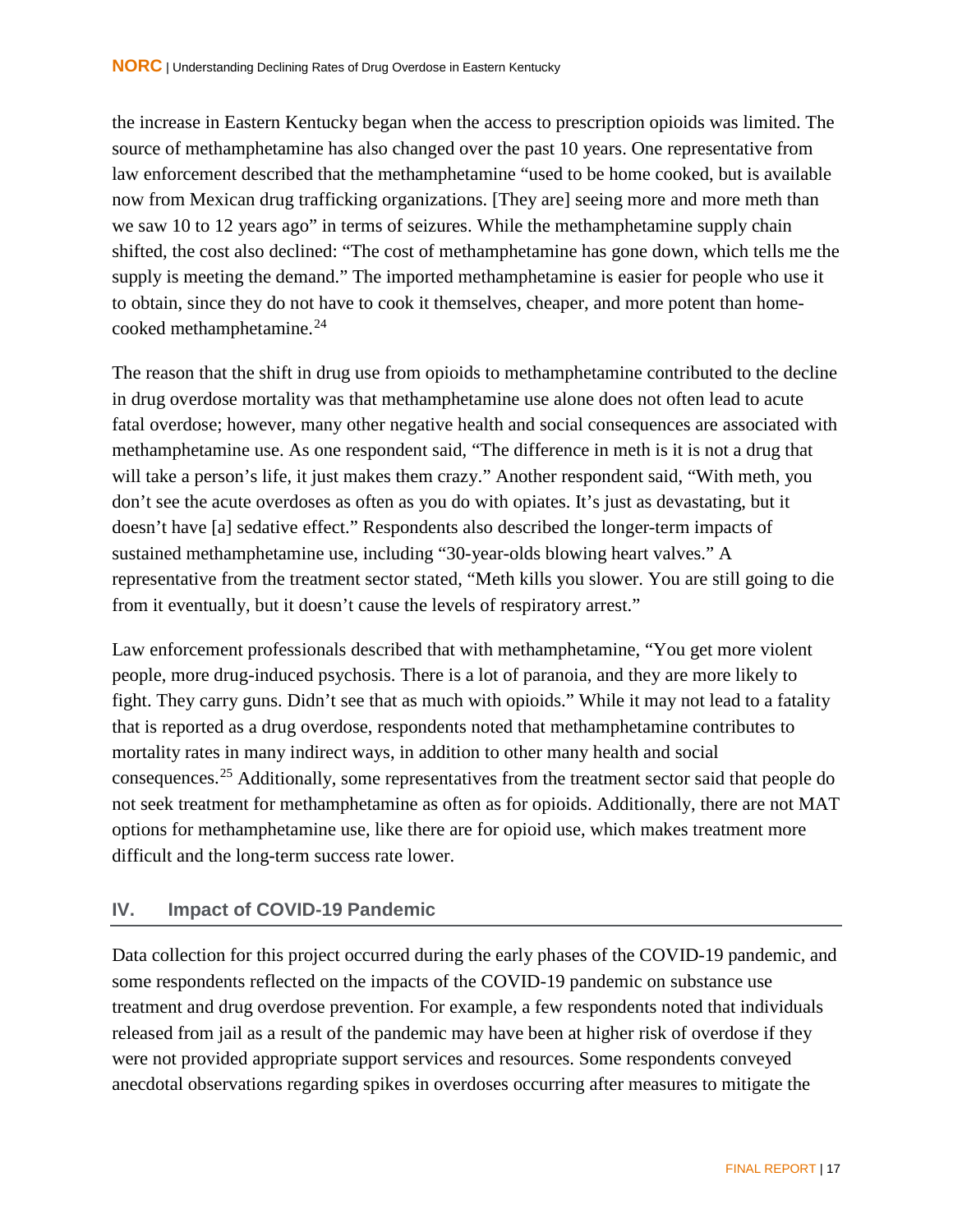spread of coronavirus were implemented. Respondents noted that COVID-19 has impacted the services provided by treatment centers, in-person recovery and support communities, and the overall economic environment of these communities. One respondent noted that a positive consequence of the COVID-19 response has been the increased focus on telehealth among the treatment community. However, the dramatic rise in unemployment and social isolation resulting from shutdowns remain a significant concern for individuals with and people working to address SUD.

### <span id="page-21-0"></span>**Limitations**

We recognize several limitations associated with this study. First, study findings were based on the thoughts and opinions of local and state stakeholders within Kentucky. While researchers have worked to identify consistent themes across respondents, data may not be generalizable to other settings. Second, the complex nature and multiple factors influencing shifts and declines in drug overdose mortality made it difficult to assess the relative importance of various factors contributing to observed declines. Because this was a qualitative study, it was impossible to ascertain which components of the holistic approach to prevention had the greatest impact on the declines in drug overdose mortality. Third, due to COVID-19 social distancing guidelines, we could not travel to the region to collect data in-person as we originally planned, which may have changed conversation dynamics and influenced final data collection.

### <span id="page-21-1"></span>**Implications**

Eastern Kentucky achieved notable success in reducing drug overdose mortality, and this study highlighted some of the strategies that key informants believed were successful in reducing overdose mortality, which may be adapted and leveraged by other states and communities. Respondents discussed how the region's longstanding focus and commitment from partners, stakeholders, and policymakers to address SUD has led to positive outcomes, including declines in mortality, increased access to treatment, and reduced stigma. Kentucky has enacted many policies to improve prescribing behaviors. Additionally, Medicaid expansion and additional substance use treatment benefits led to a dramatic increase in the availability of treatment options in Eastern Kentucky, which respondents noted likely contributed to declines in drug overdose mortality. Eastern Kentucky also focused on creating an environment that promoted long-term recovery for people with SUD, for example, increasing access to recovery housing and advocating for second chance employment opportunities. Respondents discussed the impact of reduced stigma, specifically among the police, judicial system, employers, and the broader community. Respondents noted other factors that may have contributed to declines in drug overdose mortality, including increased access to naloxone and education and prevention efforts.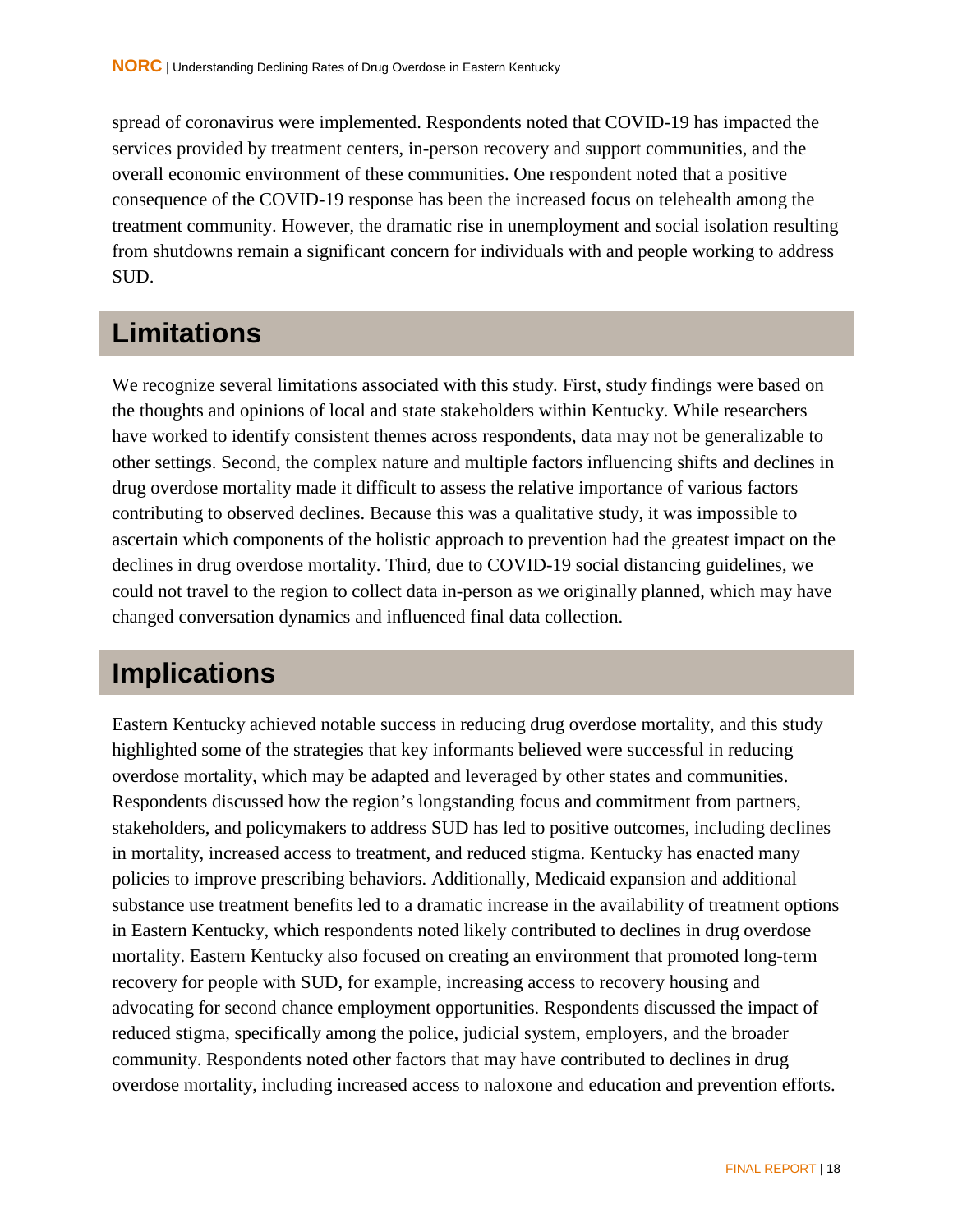In addition to these positive factors, respondents discussed the shift in drug use patterns specifically to an increased use of methamphetamine—as one of the major contributing factors to the declines in drug overdose mortality. Because methamphetamine is less likely than opioids to cause acute fatal overdose, a shift to more use of methamphetamine could lead to a decline in drug overdose mortality, but may not indicate a decline in substance use within the region. There were significant concerns associated with the increase in methamphetamine use, including longer-term health impacts, increased violence perpetration among individuals using methamphetamine and increased crime within the community, and lower success rates for treatment. One respondent pointed out that until underlying substance use issues are addressed, substances will be substituted and shift as the supply of substances changes. Considerations for how resources and funding may address all SUD, not solely opioid use disorder, may be beneficial as methamphetamine use continues to rise across the country.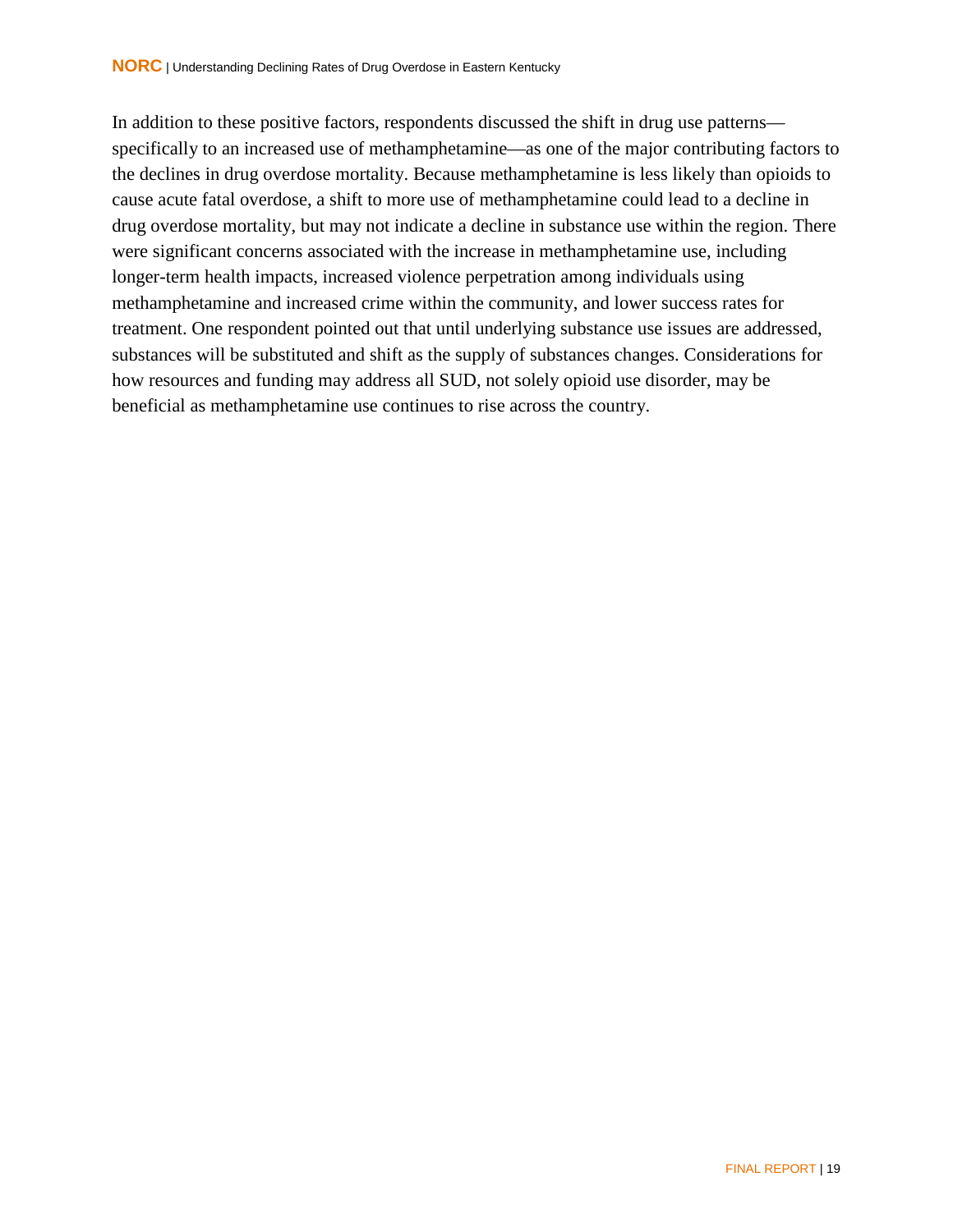### <span id="page-23-0"></span>**References**

<sup>1</sup> NORC at the University of Chicago. Opioid Misuse Community Assessment Tool. https://opioidmisusetool.norc.org/

<sup>2</sup> Centers for Disease Control and Prevention. Multiple Cause of Death 1999–2017. Retrieved from https://wonder.cdc.gov/wonder/help/mcd.html.

<sup>3</sup> Akers DA, Rock P, Slavova S, Bunn T. Drug overdose deaths in Kentucky, 2000-2015. Kentucky Injury Prevention and Research Center. July 2016. Available from: http://www.mc.uky.edu/kiprc/programs/kdopp/ODdeaths-ky-residents-2000-2015.pdf.

<sup>4</sup> Kentucky Board of Medical Licensure Summary of HB 1. kbml.ky.gov. https://kbml.ky.gov/hb1/Documents/KBML%20Summary%20of%20HB1.pdf. Accessed December 1, 2020.

<sup>5</sup> Kentucky House Bill 1. 2012. https://kbml.ky.gov/hb1/Documents/House-Bill-1.pdf

<sup>6</sup> Substance Use and the ACA in Kentucky. healthy-ky.org. https://www.healthy-ky.org/res/images/resources/Full-Substance-Use-Brief-Final\_12\_28.pdf. Accessed December 1, 2020.

<sup>7</sup> Clemans-Cope L, Lynch V, Winiski E, Epstein M. State Variation in Medicaid Prescriptions for Opioid Use Disorder from 2011 to 2018. The Urban Institute; 2019:21. Available at: https://www.urban.org/sites/default/files/publication/100817/2019.08.19\_av\_state\_medicaid\_rx\_oud\_final\_v3\_4.pdf . Accessed December 1, 2020.

<sup>8</sup> Cohen RA, Zammitti EP, Martinez ME. Health insurance coverage: Early release of estimates from the National Health Interview Survey, 2016. National Center for Health Statistics. May 2017. Available from: https://www.cdc.gov/nchs/data/nhis/earlyrelease/insur201705.pdf

<sup>9</sup> Final Report: Study of the Impact of the ACA Implementation in Kentucky. State Health Access Data Assistance Center (SHADAC); 2017:64. Available at: https://www.shadac.org/sites/default/files/publications/FinalReport.pdf. Accessed December 1, 2020.

<sup>10</sup> Behavioral Health and Substance Use Disorder. chfs.ky.gov. https://chfs.ky.gov/agencies/dms/member/Pages/SubstanceAbuse.aspx. Accessed December 1, 2020.

<sup>11</sup> Kentucky Medicaid Program Public Notice Substance Use Disorder. chfs.ky.gov. https://chfs.ky.gov/agencies/dms/DMSNews/SUDSPAPublicCommentNotice.pdf. Accessed December 1, 2020.

<sup>12</sup> Recovery Kentucky. Kyhousing.org. https://www.kyhousing.org/Programs/Pages/Recovery-Kentucky.aspx. Accessed December 1, 2020.

<sup>13</sup> Angel Initiative. kentuckystatepolice.org. https://kentuckystatepolice.org/angel-initiative/. Accessed December 1, 2020.

<sup>14</sup> Kentucky Drug Court: Paving the Road to Recovery. kycourts.gov. https://kycourts.gov/courtprograms/drugcourt/pages/default.aspx. Accessed December 1, 2020.